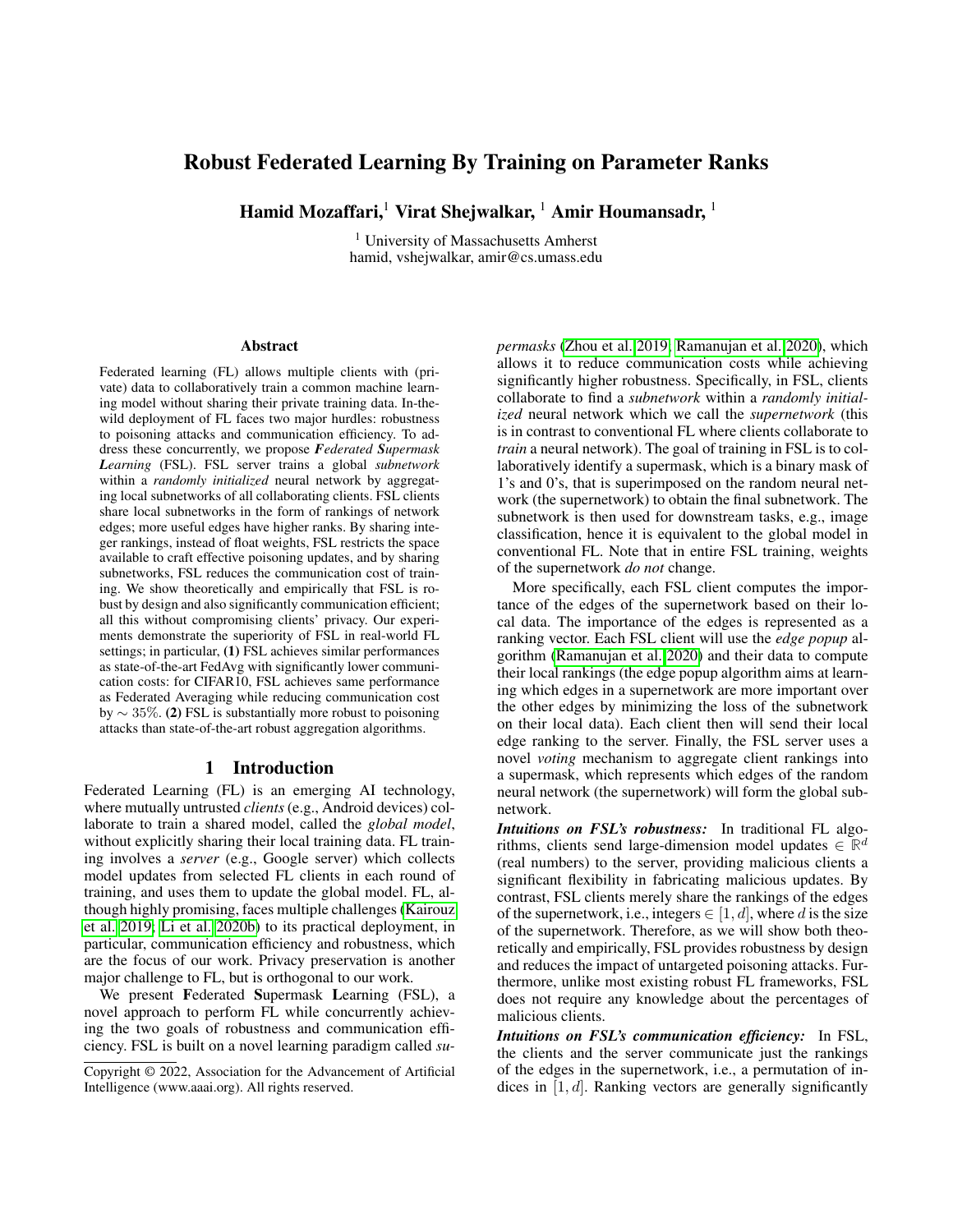smaller than the global model. This, as we will show, significantly reduces the upload and download communication in FSL compared to Federated Averaging (FedAvg) [\(McMahan](#page-8-3) [et al. 2017\)](#page-8-3), where clients communicate model parameters, each of 32/64 bits.

*Empirical results:* We experiment with three datasets in real-world heterogeneous FL settings and show that: (1) FSL achieves similar performance (e.g., model accuracy) as state-of-the-art FedAvg but with significantly reduced communication costs: for CIFAR10, the accuracy and communication cost per client are 85.4% and 40.2MB for FedAvg, while 85.3% and 26.2MB for FSL. (2) FSL is highly robust to poisoning attacks as compared to state-of-the-art robust aggregation algorithms: from 85.4% in the benign setting, 10% malicious clients reduce the accuracy of FL to 56.3% and 58.8% with Trimmed-Mean [\(Xie, Koyejo, and Gupta](#page-8-4) [2018;](#page-8-4) [Yin et al. 2018\)](#page-8-5) and Multi-Krum [\(Blanchard et al.](#page-7-1) [2017\)](#page-7-1), respectively, while FSL's performance only decreases to 79.0%.

We also compare FSL with two communication reduction methods, SignSGD [\(Bernstein et al. 2019\)](#page-7-2) and TopK [\(Alis](#page-7-3)[tarh et al. 2018a\)](#page-7-3) and show that FSL produces comparable communication costs and model accuracies. For instance, on CIFAR10, FSL, SignSGD, and TopK achieve 85.3%, 79.1%, and 82.1% test accuracy, respectively, when the corresponding communication costs (download and upload) are 26.2MB, 20.73MB, and 30.79MB. On the other hand, FSL offers a significantly superior robustness. For instance, on CIFAR10, 10% (20%) malicious clients reduce the accuracy of SignSGD to 39.7% (10.0%), but FSL's accuracy decreases to only 79.0% (69.5%). TopK is incompatible with existing robust aggregation algorithms, hence uses Average aggregation and is as vulnerable as FedAvg, especially in the real-world heterogeneous settings.

# 2 Related Works

Supermask Learning: Modern neural networks have a very large number of parameters. These networks are generally overparameterized [\(Dauphin and Bengio 2013;](#page-7-4) [De](#page-7-5)[nil et al. 2013\)](#page-7-5), i.e., they have more parameters than they need to perform a particular task, e.g., classification. The *lottery ticket hypothesis* [\(Frankle and Carbin 2019\)](#page-7-6) states that a fully-trained neural network, i.e., *supernetwork*, contains sparse *subnetworks*, i.e., subsets of all neurons in supernetwork, which can be trained from scratch (i.e., by training same initialized weights of the subnetwork) and achieve performances close to the fully trained supernetwork. The lottery ticket hypothesis allows for massive reductions in the sizes of neural networks. [\(Ramanujan et al. 2020\)](#page-8-2) offer a complementary conjecture that an overparameterized neural network with randomly initialized weights contains subnetworks which perform as good as the fully trained network.

Poisoning Attacks and Defenses for Federated Learning (FL): FL involves mutually untrusting clients. Hence, a *poisoning adversary* may own or compromise some of the FL clients, called *malicious clients*, with the goal of mounting a *targeted* or *untargeted* poisoning attack. In a targeted attack, the goal is to reduce the utility of the model on specific test inputs, while in the untargeted attack, the goal is to reduce

the utility for all (or most) test inputs. It is shown [\(Blanchard](#page-7-1) [et al. 2017\)](#page-7-1) that even a single malicious client can mount an effective untargeted attack on FedAvg.

In order to make FL robust to the presence of such malicious clients, the literature has designed various *robust aggregation rules (AGR)* [\(Blanchard et al. 2017;](#page-7-1) [Mhamdi,](#page-8-6) [Guerraoui, and Rouault 2018;](#page-8-6) [Yin et al. 2018;](#page-8-5) [Chang et al.](#page-7-7) [2019\)](#page-7-7), which aim to remove or attenuate the updates that are more likely to be malicious according to some criterion. For instance, Multi-krum [\(Blanchard et al. 2017\)](#page-7-1) repeatedly removes updates that are far from the geometric median of all the updates, and Trimmed-mean [\(Xie, Koyejo, and Gupta](#page-8-4) [2018;](#page-8-4) [Yin et al. 2018\)](#page-8-5) removes the largest and smallest values of each update dimension and calculates the mean of the remaining values. Unfortunately, these robust AGRs are not very effective in non-convex FL settings and multiple works have demonstrated strong targeted [\(Wang et al. 2020;](#page-8-7) [Bhagoji et al. 2019\)](#page-7-8) and untargeted attacks [\(Shejwalkar and](#page-8-8) [Houmansadr 2021;](#page-8-8) [Fang et al. 2020\)](#page-7-9) on them.

Communication Cost of FL: In many real-world applications of FL, it is essential to minimize the communication between FL server and clients. Especially in cross-device FL, the clients (e.g., mobile phones and wearable devices) have limited resources and communication can be a major bottleneck. There are two major types of communication reduction methods: (1) *Qunatization* methods reduce the resolution of (i.e., number of bits used to represent) each dimension of a client update. For instance, SignSGD [\(Bern](#page-7-2)[stein et al. 2019\)](#page-7-2) uses the sign (1 bit) of each dimension of model updates. (2) *Sparsification* methods propose to use only a subset of all the update dimensions. For instance, in TopK [\(Aji and Heafield 2017;](#page-6-0) [Alistarh et al. 2018a\)](#page-7-3), only the largest  $K\%$  update dimensions are sent to the server in each FL round. We note that, communication reduction methods primarily focus on and succeed at reducing upload communication (client  $\rightarrow$  server), but they use the entire model in download communication (server  $\rightarrow$  client).

### 3 Preliminaries

### 3.1 Federated Learning

In FL [\(McMahan et al. 2017;](#page-8-3) [Kairouz et al. 2019;](#page-7-0) Konečný [et al. 2016\)](#page-7-10), N clients collaborate to train a global model without directly sharing their data. In round  $t$ , the service provider (server) selects  $n$  out of  $N$  total clients and sends them the most recent global model  $\theta^t$ . Each client trains a local model for E local epochs on their data starting from the  $\theta^t$  using stochastic gradient descent (SGD). Then the client send back the calculated gradients ( $\nabla_k$  for kth client) to the server. The server then aggregates the collected gradients and updates the global model for the next round. FL can be either cross-device or cross-silo [\(Kairouz et al. 2019\)](#page-7-0). In cross-device FL, N is large (from few thousands to billions) and only a small fraction of clients is chosen in each FL training round, i.e.,  $n \ll N$ . By contrast, in cross-silo FL, N is moderate (up to 100) and all clients are chosen in each round, i.e.,  $n = N$ . In this work, we evaluate the performance of FSL and other FL baselines for cross-device FL under realistic production FL settings.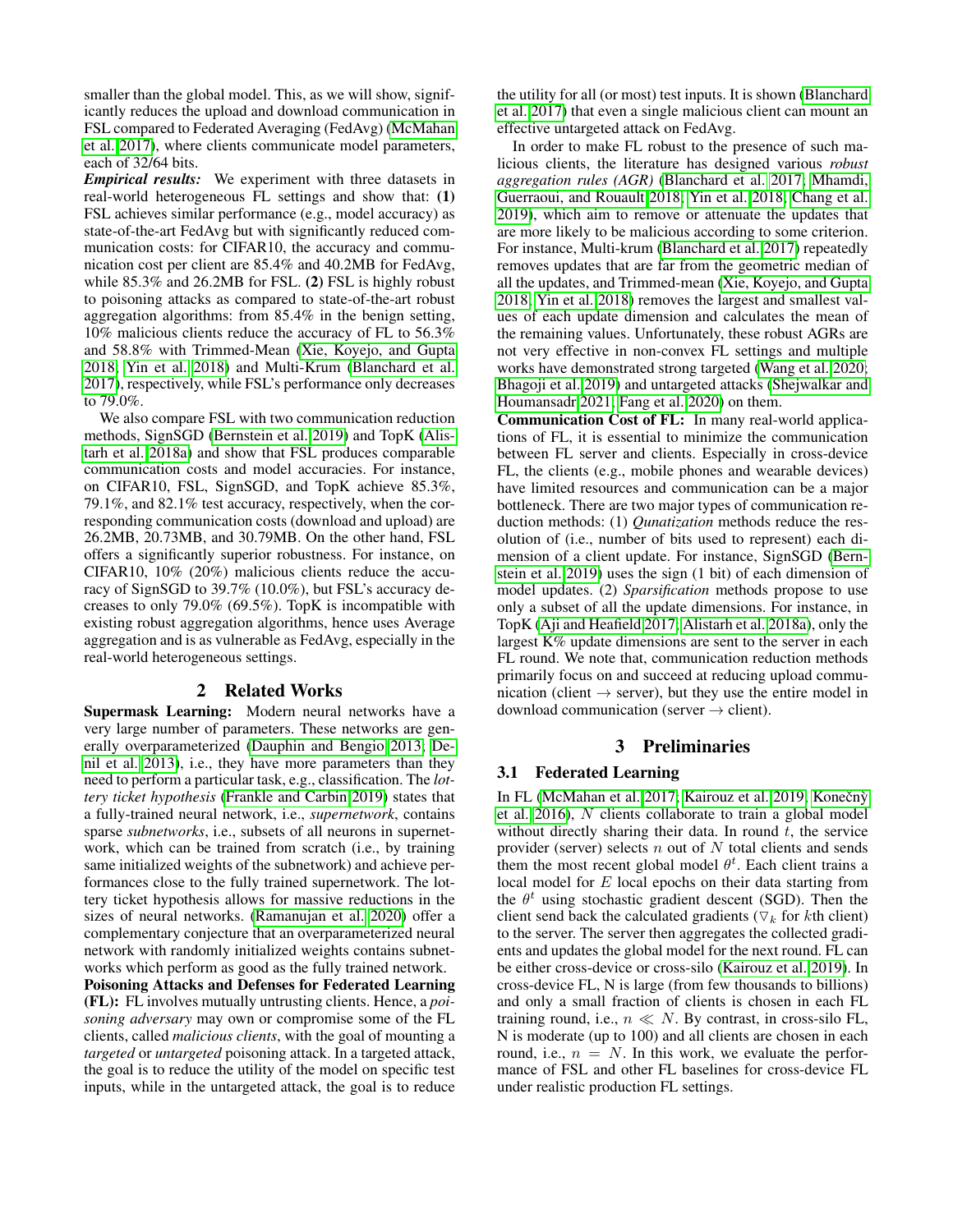<span id="page-2-0"></span>Algorithm 1: Edge-popup (EP) algorithm: it finds a subnetwork of size  $k\%$  of the entire network  $\theta$ 

1: **Input:** number of local epochs  $E$ , training data  $D$ , initial weights  $\theta^w$  and scores  $\theta^s$ , subnetwork size  $k\%$ , learning rate  $\eta$ 

2: for  $e \in [E]$  do

3:  $B \leftarrow$  Split *D* in *B* batches

```
4: for batch b \in [B] do
```
- 5: EP FORWARD  $(\theta^w, \theta^s, k, b)$
- 6: θ  $s = \theta^s - \eta \nabla \ell(\theta^s; b)$
- 7: end for
- 8: end for
- 9: **return**  $\theta^s$

10: function EP FORWARD $(\theta^w, \theta^s, k, b)$ 11:  $m \leftarrow sort(\theta^s)$ 12:  $t \leftarrow int((1-k) * len(m))$ 13:  $m[:t] = 0$ 14:  $m[t:] = 1$ 15:  $p = \theta^w \odot \mathbf{m}$ 16: **return**  $\theta^p(b)$ 17: end function

# 3.2 Edge-popup Algorithm

The edge-popup (EP) algorithm [\(Ramanujan et al. 2020\)](#page-8-2) is a novel optimization method to find supermasks within a large, randomly initialized neural network, i.e., a supernetwork, with performances close to the fully trained supernetwork. EP algorithm does not train the weights of the network, instead only decides the set of edges to keep and removes the rest of the edges (i.e., pop). Specifically, EP algorithm assigns a positive score to each of the edges in the supernetwork. On forward pass, it selects top  $k\%$  edges with highest scores, where k is the percentage of the total number of edges in the supernetwork that will remain in the final subnetwork. On the backward pass, it updates the scores with the straight-through gradient estimator [\(Bengio,](#page-7-11) Léonard, and Courville 2013). Algorithm [1](#page-2-0) presents EP algorithm; we defer further details to Appendix [D.](#page-11-0)

# 4 Federated Supermask Learning: Design

In this section, we provide the design of our federated supermask learning (FSL) algorithm. FSL clients collaborate (without sharing their local data) to *find a subnetwork* within a randomly initialized, untrained neural network called the *supernetwork*. Algorithm [2](#page-2-1) describes FSL's training. Training a global model in FSL means to first find a unanimous ranking of supernetwork edges and then use the subnetwork of the top ranked edges as the final output. We detail a round of FSL training and depict it in Figure [1,](#page-4-0) where we use a supernetwork with six edges  $e_{i\in[0,5]}$  to demonstrate a single FSL round and consider three clients  $C_{j\in[1,3]}$  who aim to find a subnetwork of size  $k=50\%$  of the original supernetwork.

### 4.1 Server: Initialization Phase (Only for round  $t=1$

In the first round, the FSL server chooses a random seed SEED to generate initial random weights  $\theta^w$  and scores  $\theta^s$ 

for the global supernetwork  $\theta$ ; note that,  $\theta^w$ ,  $\theta^s$ , and SEED remain constant during the entire FSL training. Next, the FSL server shares SEED with FSL clients, who can then locally reconstruct the initial weights  $\theta^w$  and scores  $\theta^s$  using SEED. Figure  $1-\bigcirc$  depicts this step.

Recall that, the goal of FSL training is to find the most important edges in  $\theta^w$  without changing the weights. Unless specified otherwise, both server and clients use the Singed Kaiming Constant algorithm [\(Ramanujan et al. 2020\)](#page-8-2) to generate random weights and the Kaiming Uniform algorithm [\(He et al. 2015\)](#page-7-12) to generate random scores. However, in Appendix [C.1,](#page-11-1) we also explore the impacts of different initialization algorithms on the performance of FSL. We use the same seed to initialize weights and scores.

At the beginning, the FSL server finds the global rankings of the initial random scores (Algorithm [2](#page-2-1) line 4), i.e.,  $R_g^1$  =  $\text{ARGSORT}(\theta^s)$ . We define *rankings of a vector* as the indices of elements of vector when the vector is sorted from low to high, which is computed using ARGSORT function.

<span id="page-2-1"></span>Algorithm 2: Federated Supermask Learning (FSL)

- 1: **Input:** number of FL rounds  $T$ , number of local epochs  $E$ , number of selected users in each round  $n$ , seed SEED, learning rate  $\eta$ , subnetwork size  $k\%$
- 2: Server: Initialization
- 3:  $\theta^s$ ,  $\theta^w$   $\leftarrow$  Initialize random scores and weights of global model  $\theta$  using SEED
- 4:  $R_g^1 \leftarrow \text{ARGSORT}(\theta^s)$  $\triangleright$  Sort the initial scores and obtain initial rankings
- 5: for  $t \in [1, T]$  do
- 6:  $U \leftarrow$  set of *n* randomly selected clients out of N total clients
- 7: for  $u$  in  $U$  do
- 8: Clients: Calculating the ranks
- 9:  $\theta^s, \theta^w \leftarrow$  Initialize scores and weights using SEED
- $10:$  $s[R_g^t] \leftarrow$  SORT $(\theta^s)$   $\triangleright$  sort the scores based on the global ranking
- 11:  $S \leftarrow \text{Edge-PopUp}(E, D_u^{tr}, \theta^w, \theta^s, k, \eta)$

12: 
$$
R_u^t \leftarrow \text{ARGSORT}(S) \rightarrow \text{Ranking of the client}
$$

- 13: end for
- 14: Server: Majority Vote
- 15:  $R_g^{t+1} \leftarrow \text{VOTE}(R_{u\in U}^t)$
- 16: end for
- 17: **function**  $VOTE(R_{\{u\in U\}})$ :
- 18:  $V \leftarrow \text{ARGSORT}(R_{\{u \in U\}})$
- 19:  $A \leftarrow \text{SUM}(V)$
- 20: return  $\text{ARGSORT}(A)$
- 21: end function

# 4.2 Clients: Calculating the ranks (For each round  $t$ )

In the  $t^{th}$  round, FSL server randomly selects n clients among total N clients, and shares the global rankings  $R_g^t$ with them. Each of the selected  $n$  clients locally reconstructs the weights  $\theta^w$ 's and scores  $\theta^s$ 's using SEED (Algorithm [2](#page-2-1)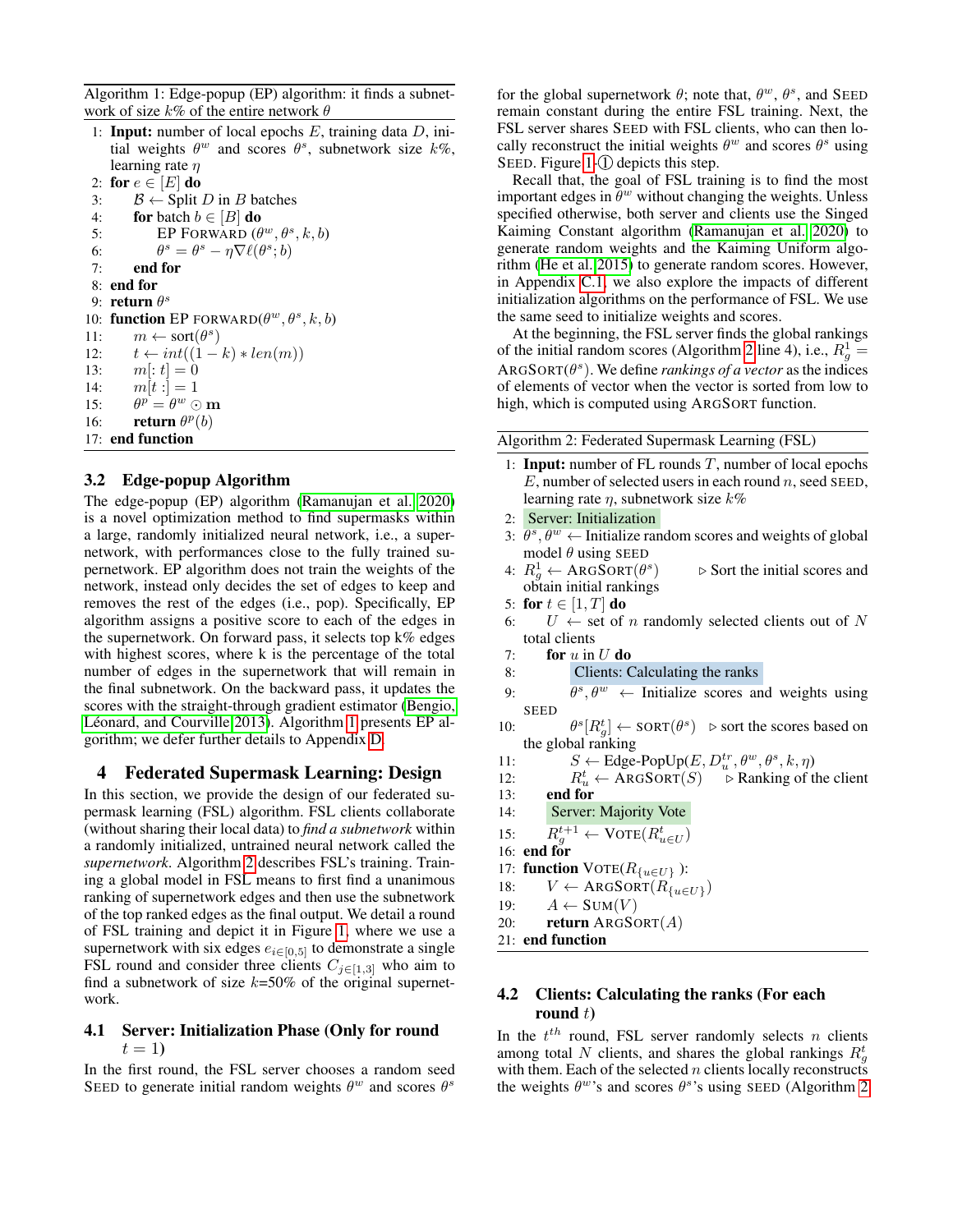line 9). Then, each FSL client reorders the random scores based on the global rankings,  $R_g^t$  (Algorithm [2](#page-2-1) line 10); we depict this in Figure [1-](#page-4-0) $(2a)$ .

Next, each of the *n* clients uses reordered  $\theta^s$  and finds a subnetwork within  $\theta^w$  using Algorithm [1;](#page-2-0) to find a subnetwork, they use their local data and  $E$  local epochs (Algorithm [2](#page-2-1) line 11). Note that, each iteration of Algorithm [1](#page-2-0) updates the scores  $\theta^s$ . Then client u computes their local rankings  $R_u^t$  using the final updated scores  $(S)$  and ARGSORT(.), and sends  $R_u^t$  to the server. Figure [1-](#page-4-0)(2a) shows how each of the selected  $n$  clients reorders the random scores using global rankings. For instance, the initial global rankings for this round are  $R_g^t = [2, 3, 0, 5, 1, 4]$ , meaning that edge  $e_4$ should get the highest score ( $s_4 = 1.2$ ), and edge  $e_2$  should get the lowest score ( $s_2 = 0.2$ ).

Figure [1-](#page-4-0) $(2b)$  shows, for each client, the scores and rankings they obtained after finding their local subnetwork. For example, rankings of client  $C_1$  are  $R_1^t = [4, 0, 2, 3, 5, 1]$ , i.e.,  $e_4$  is the least important and  $e_1$  is the most important edge for  $C_1$ . Considering desired subnetwork size to be 50%,  $C_1$ uses edges  $\{3,5,1\}$  in their final subnetwork.

#### <span id="page-3-1"></span>4.3 Server: Majority Vote (For each round  $t$ )

The server receives all the local rankings of the selected  $n$ clients, i.e.,  $R_{\{u \in U\}}^t$ . Then, it performs a majority vote over all the local rankings using VOTE(.) function. Note that, for client  $u$ , the index  $i$  represents the importance of the edge  $R_u^t[i]$  for  $C_u$ . For instance, in Figure [1-](#page-4-0)(2b), rankings of  $C_1$ are  $R_1^t = [4, 0, 2, 3, 5, 1]$ , hence the edge  $e_4$  at index=0 is the least important edge for  $C_1$ , while the edge  $e_1$  at index=5 is the most important edge. Consequently, VOTE(.) function assigns reputation=0 to edge  $e_4$ , reputation=1 to  $e_0$ , reputation=2 to  $e_2$ , and so on. In other words, for rankings  $\tilde{R}_u^t$  of  $C_u$  and edge  $e_i$ , VOTE(.) computes the reputation of  $e_i$  as its index in  $R_u^t$ . Finally, VOTE(.) computes the total reputation of  $e_i$  as the sum of reputations from each of the local rankings. In Figure [1-](#page-4-0)(2b), reputations of  $e_0$  are 1 in  $R_1^t$ , 1 in  $R_2^t$ , and 0 in  $R_3^t$ , hence, the total reputation of  $e_0$  is 2. We depict this in Figure [1-](#page-4-0) $(3)$ ; here, the final total reputations for edges  $e_{i\in[0,5]}$  are  $A = [2, 12, 3, 11, 8, 9]$ . Finally, the server computes global rankings  $R_g^{t+1}$  to use for round  $t + 1$  by sorting the final total reputations of all edges, i.e.,  $R_g^{t+1}$  = ARGSORT(A).

Note that, *all FSL operations that involve sorting, reordering, and voting are performed in a layer-wise manner*. For instance, the server computes global rankings  $R_g^t$ in round  $t$  for each layer separately, and consequently, the clients selected in round  $t$  reorder their local randomly generated scores  $\theta^s$  for each layer separately.

# <span id="page-3-0"></span>5 Federated Supermask Learning: Salient Features

In this section, we discuss the two salient features of FSL that are instrumental for any distributed learning algorithm to be practical: *robustness to poisoning attacks* and *communication efficiency*.

#### 5.1 Robustness of FSL to Poisoning Attacks

FSL is a distributed learning algorithm with mutually untrusting clients. Hence, a *poisoning adversary* may own or compromise some of FSL clients, called *malicious clients*, and mount a *targeted* or *untargeted* poisoning attack. In our work, we consider the untargeted attacks as they are more severe than targeted attacks and can cause denial-of-service for all collaborating clients [\(Shejwalkar et al. 2021\)](#page-8-9) and show that FSL is secure against such poisoning attacks by design. Intuition on FSL's robustness: Existing FL algorithms, including robust FL algorithms, are shown to be vulnerable to targeted and untargeted poisoning attacks [\(Shejwalkar](#page-8-9) [et al. 2021\)](#page-8-9) where malicious clients corrupt the global model by sharing malicious model updates. One of the key reasons behind the susceptibility of existing algorithms is that their model updates can have arbitrary values. For instance, to manipulate vanilla FedAvg, malicious clients send very large updates [\(Blanchard et al. 2017\)](#page-7-1), and to manipulate Multi-krum and Trimmed-mean, [\(Fang et al. 2020;](#page-7-9) [She](#page-8-8)[jwalkar and Houmansadr 2021\)](#page-8-8) propose to perturb a benign update in a specific malicious direction. On the other hand, in FSL, clients must send a permutation of indices  $\in [1, n_\ell]$ for each layer. Hence, FSL significantly reduces the space of the possible malicious updates that an adversary can craft. Majority voting in FSL further reduces the chances of successful attack. Intuitively, this makes FSL design robust to poisoning attacks. Below, we make this intuition more concrete.

The worst-case untargeted poisoning attack on FSL: Here, the poisoning adversary aims to reduce the accuracy of the final global FSL subnetwork on most test inputs. To achieve this, the adversary should replace the high ranked edges with low ranked edges in the final subnetwork. For the worst-case analysis of FSL, we assume a very strong adversary (i.e., threat model): 1) each of the malicious clients has some data from benign distribution; 2) malicious clients know the entire FSL algorithm and its parameters; 3) malicious clients can collude. Under this threat model we design a worst case attack on FSL (Algorithm [3](#page-8-10) in Appendix [A.1\)](#page-8-11), which executes as follows: First, all malicious clients compute rankings on their benign data and use VOTE(.) algorithm to compute an aggregate rankings. Finally, each of the malicious clients uses the reverse of the aggregate rankings to share with the FSL server in given round. The adversary should invert the rankings layer-wise as the FSL server will aggregate the local rankings per layer too, and it is not possible to mount a model-wise attack.

Now we justify why the attack in Algorithm [3](#page-8-10) is the worst case attack on FSL for the strong threat model we consider. Note that, FSL aggregation, i.e., VOTE(.), computes the reputations using clients' rankings and sums the reputations of each network edge. Therefore, the strongest poisoning attack would want to reduce the reputation of good edges. This can be achieved following the aforementioned procedure of Algorithm [3](#page-8-10) to reverse the rankings computed using benign data.

Theoretical analysis of robustness of FSL algorithm: In this section, we prove an upper bound on the failure probability of robustness of FSL, i.e., the probability that a good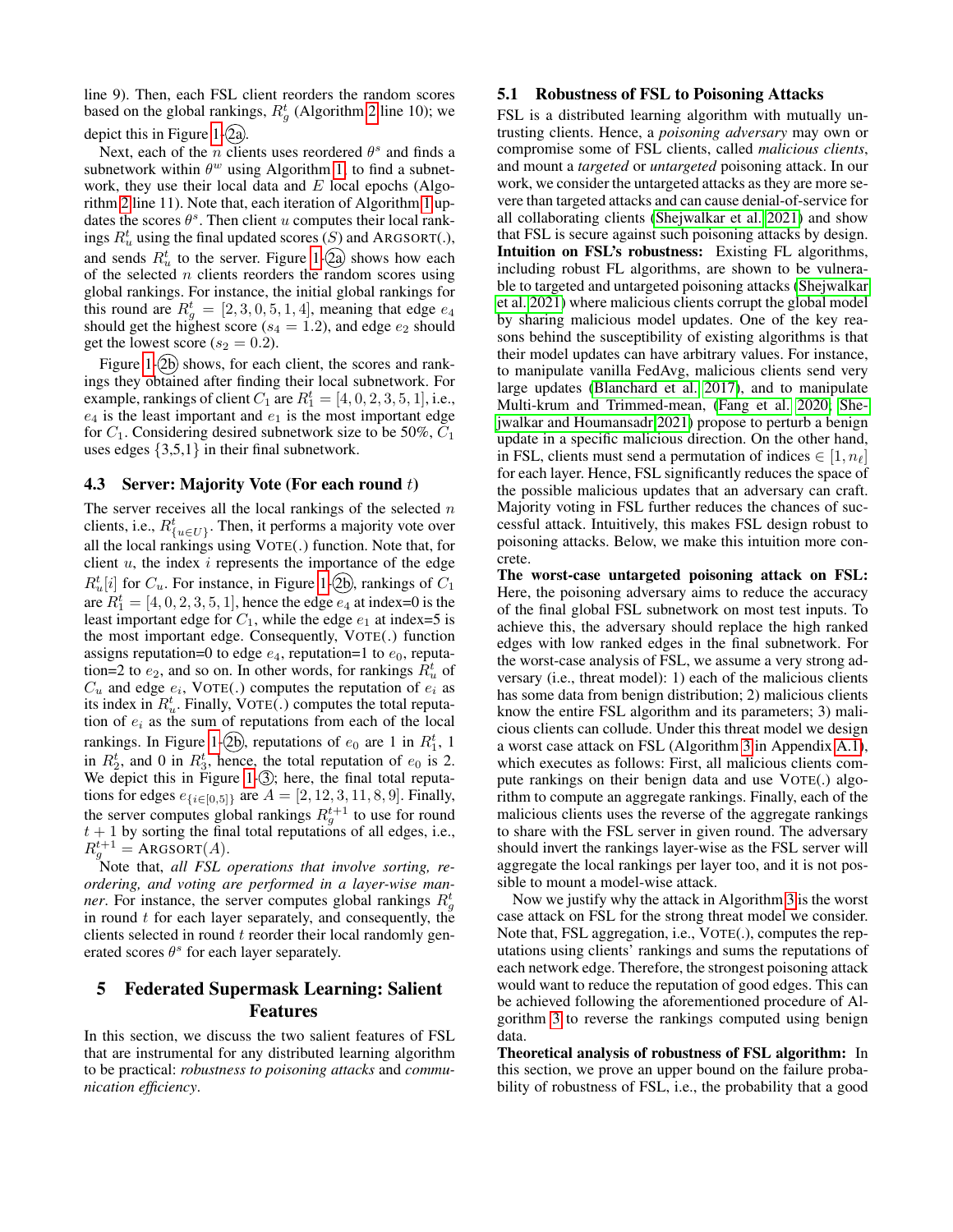<span id="page-4-0"></span>

Figure 1: A single FSL round with three clients and network of 6 edges.

edge will be removed from the final subnetwork when malicious clients mount the worst case attack.

Following the work of [\(Bernstein et al. 2019\)](#page-7-2), we make two assumptions in order to facilitate a concrete robustness analysis of FSL: a) each malicious client has access only to its own data, and b) we consider a simpler VOTE(.) function, where the FSL server puts an edge  $e_i$  in the final subnetwork if more than half of the clients have  $e_i$  (a good edge) in their local subnetworks. In other words, the rankings that each client sends to the server is just a bit mask showing that each edge should or should not be in the final subnetwork. The server makes a majority vote on the bit masks, and if an edge has more than half votes, it will be in the global subnetwork. Our VOTE(.) mechanism has more strict robustness criterion, as it uses more nuanced reputations of edges instead of bit masks. Hence, the upper bound on failure probability in this section also applies to the FSL VOTE(.) function.

The probability that our voting system fails is the probability that more than half of the votes do not include  $e_i$  in their subnetworks. The upper bound on the probability of failure would be  $1/2\sqrt{\frac{np(1-p)}{(n(p+\alpha(1-2p)-1/2))^2}}$ , where n is the number of clients being processed,  $p$  shows the probability that a benign client puts  $e_i$  in their top ranks, and  $\alpha$  is the fraction of malicious clients. Due to space limitations, we defer the detailed proof to Appendix [A.2.](#page-8-12) Figure [2](#page-5-0) shows the upper bound on the failure of VOTE(.) for different values of  $\alpha$  and  $p$ . We note that, the higher the probability  $p$ , the higher the robustness of FSL.

#### <span id="page-4-1"></span>5.2 FSL's Communication Costs

In FL, and especially in the cross-device setting, clients have limited communication bandwidth. Hence, FL algorithms must be communication efficient. We discuss here the communication cost of FSL algorithm. In the first round, the FSL server only sends one seed of 32 bits to all the FSL clients, so they can construct the random weights  $(\theta^w)$  and scores  $(\theta^s)$ . In a round t, each of selected FSL clients receives the global rankings  $R_g^t$  and sends back their local rankings  $R_u^t$ . The rankings are a permutation of the indices of the edges in each layer, i.e., of  $[0, n_\ell-1] \forall \ell \in [L]$  where L is the number of layers and  $n_\ell$  is the number of parameters in  $\ell$ th layer.

We use the naive approach to communicate layer-wise rankings, where each FSL client exchanges a total of  $\sum_{\ell \in [L]} n_{\ell} \times \log(n_{\ell})$  bits. Because, for the layer  $\ell$ , the client receives and sends  $n_\ell$  ranks where each one is encoded with  $\log(n_\ell)$  bits. On the other hand, a client exchanges  $\sum_{\ell \in [L]} n_{\ell} \times 32$  bits in FedAvg, when 32 bits are used to represent each of  $n_\ell$  weights in layer  $\ell$ . In Appendix [E,](#page-12-0) we compare theoretical communication costs of various FL algorithms.

Sparse-FSL: Here, we propose Sparse-FSL, a simple extension of FSL to further reduce the communication cost. In Sparse-FLS, a client sends only the most important ranks of their local rankings to the server for aggregation. For in-stance, in Figure [1,](#page-4-0) client  $C_1$  sends  $R_1^t = \begin{bmatrix} 4, 0, 2, 3, 5, 1 \end{bmatrix}$ in case of FSL. But in sparse-FSL, with sparsity set to 50%, client  $C_1$  sends just the top 3 rankings, i.e., sends  $R_1'^t = [3, 5, 1]$ . For each client, the sparse-FSL server assumes 0 reputation for all of the edges not included in the client's rankings, i.e., in Figure [1,](#page-4-0) sparse-FSL server will as-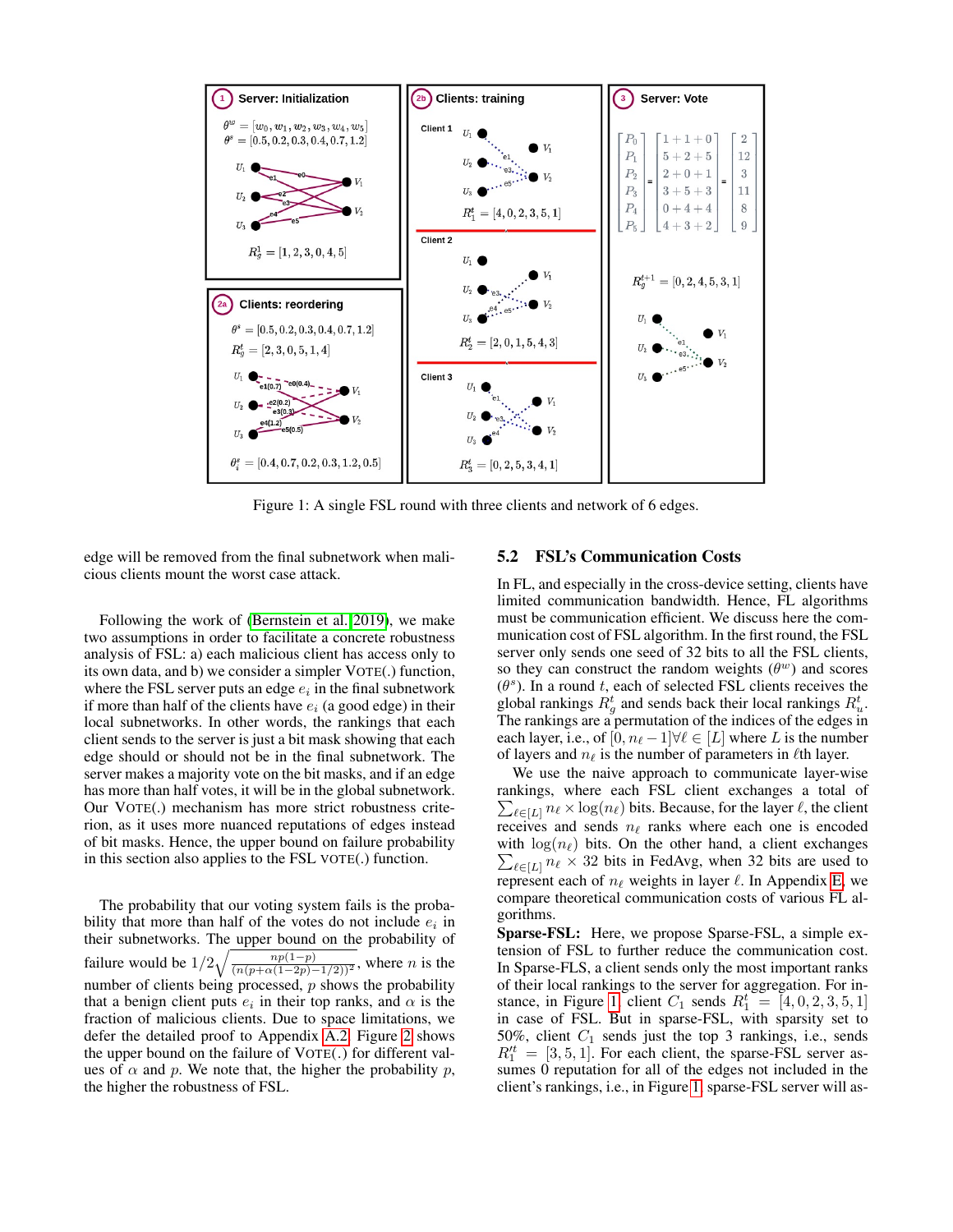<span id="page-5-0"></span>

Figure 2: Upper bound on the failure probability of VOTE(.) function in FSL.

sign reputation=0 for edges  $e_4$ ,  $e_0$ , and  $e_2$ . Then the server uses VOTE(.) to compute total reputations of all edges and then sort them to obtain the final aggregate global rankings, i.e.,  $R_g^{t+1}$ , to use for subsequent rounds. We observe in out experiments, that sparse-FSL performs very close to FSL, even with sparsity as low as 10%, while also significantly reducing the communication cost. Due to space limitation, we defer the communication cost comparison of FSL with FedAvg, SingSGD, and LotteryFL [\(Li et al. 2020a\)](#page-8-13) to Appendix [E.](#page-12-0)

#### 6 Experiments

In this section, we investigate the utility, robustness, and communication cost of our FSL framework. We use MNIST, CIFAR10, and FEMNIST data and distribute them in non-iid fashion (using Dirichlet distribution) among 1000, 1000, and 3400 clients respectively. At the end of the training, we calculate the test accuracy of all the clients on the final global model, and we report the mean and standard deviation of all clients' test accuracies in our experiments. We provide further details of experimental setup in Appendix [B.](#page-9-0) In addition to FSL, we also evaluate Sparse-FSL in different settings. We use SFSL top  $x\%$  to denote a Sparse-FSL clients who sends top  $x\%$  of ranks in each round.

#### <span id="page-5-1"></span>6.1 Communication Cost Analysis

In FSL, both clients and server communicate just the edge ranks instead of weight parameters. Thus, FSL reduces both upload and download communication cost. Table [1](#page-6-1) illustrates the utility, i.e., the accuracy on test data, and communication cost of FSL and state-of-the-art quantization, i.e., SignSGD [\(Bernstein et al. 2019\)](#page-7-2), and sparsification, i.e., TopK [\(Alistarh et al. 2018b;](#page-7-13) [Aji and Heafield 2017\)](#page-6-0) communication-reduction methods.

FSL versus SignSGD: We note that, FSL is significantly more accurate than SignSGD. For instance, on CIFAR10, distributed non-iid among 1000 clients, FSL achieves 85.3% while SignSGD achieves 79.1% , or on FEMNIST, FSL

achieves 84.2% while SignSGD achieves 79.3%. This is because, FSL clients send more nuanced information via rankings of their subnetworks compared to SignSGD, where clients just send the signs of their model updates.

SignSGD in FL reduces only the upload communication, but for efficiency reasons, the server sends all of the weight parameters (each of 32 bits) to the newly selected clients. Hence, SignSGD has very efficient upload communication, but very inefficient download communication. For instance, on CIFAR10, for both upload and download, FSL achieves 13.1MB each while SignSGD achieves 0.63MB and 20.1MB, respectively.

**FSL versus TopK:** We compare FSL with TopK with  $K \in$  $\{10, 50\}\%$ . FSL is more accurate than Topk for MNIST and CIFAR10: on CIFAR10, FSL accuracy is 85.3%, while TopK accuracies are  $82.1\%$  and  $77.8\%$  with  $K=50\%$  and  $K=10\%$ , respectively. Similar to SignSGD, Topk is more efficiently reduces upload cost, but has very high download communication cost. Therefore, the combined upload and download communication cost per client per round is 26.2MB for FSL and 30.79MB for TopK with  $K=50\%$ , and TopK still has worse performance.

Communication cost reduction due to Sparse-FSL (SFSL): We now evaluate SFSL explained in Section [5.2.](#page-4-1) In SFSL with top 50% ranks, clients send the top 50% of their ranks to the server, which reduces the upload bandwidth consumption by half. Please note that the download cost of SFSL is the same as FSL since the FSL server should send all the global rankings to the selected clients in each round. We note from Table [1](#page-6-1) that, by sending fewer ranks, SFSL reduces upload communication at a small cost of performance. For instance, on CIFAR10, SFLS with top 50% reduces the upload communication by 50% at the cost reducing accuracy from 85.4% to 77.6%.

# 6.2 Security Analysis

We compare FSL with state-of-the-art robust aggregation rules (AGRs): Mkrum [\(Blanchard et al. 2017\)](#page-7-1), and Trimmed-mean [\(Xie, Koyejo, and Gupta 2018;](#page-8-4) [Yin et al.](#page-8-5) [2018\)](#page-8-5). Table [2](#page-7-14) gives the performances of robust AGRs, SignSGD, and FSL with different percentages of malicious clients. Here, we make a rather impractical assumption in favor of the robust AGRs: we assume that the server knows the exact % of malicious clients in each FL round. FSL does not require this knowledge.

FSL achieves higher robustness than state-of-the-art robust AGRs: We note from Table [2](#page-7-14) that, FSL is more robust to the presence of malicious clients who try to poison the global model compared to Multi-Krum, Trimmed-mean, and SignSGD for both 10% and 20% malicious clients rates. For instance, on CIFAR10, 10% malicious clients can decrease the accuracy of FL models to 56.3%, 58.8%, and 39.8% for Trimmed-mean, Multi-Krum, and SignSGD respectively; 20% malicious clients can decrease the accuracy of the FL models to 20.5%, 25.6%, 10.0% for Trimmedmean, Multi-Krum, and SignSGD respectively. On the other hand, FSL performance decreases to 79.0% and 69.5% for 10% and 20% attacking ratio respectively.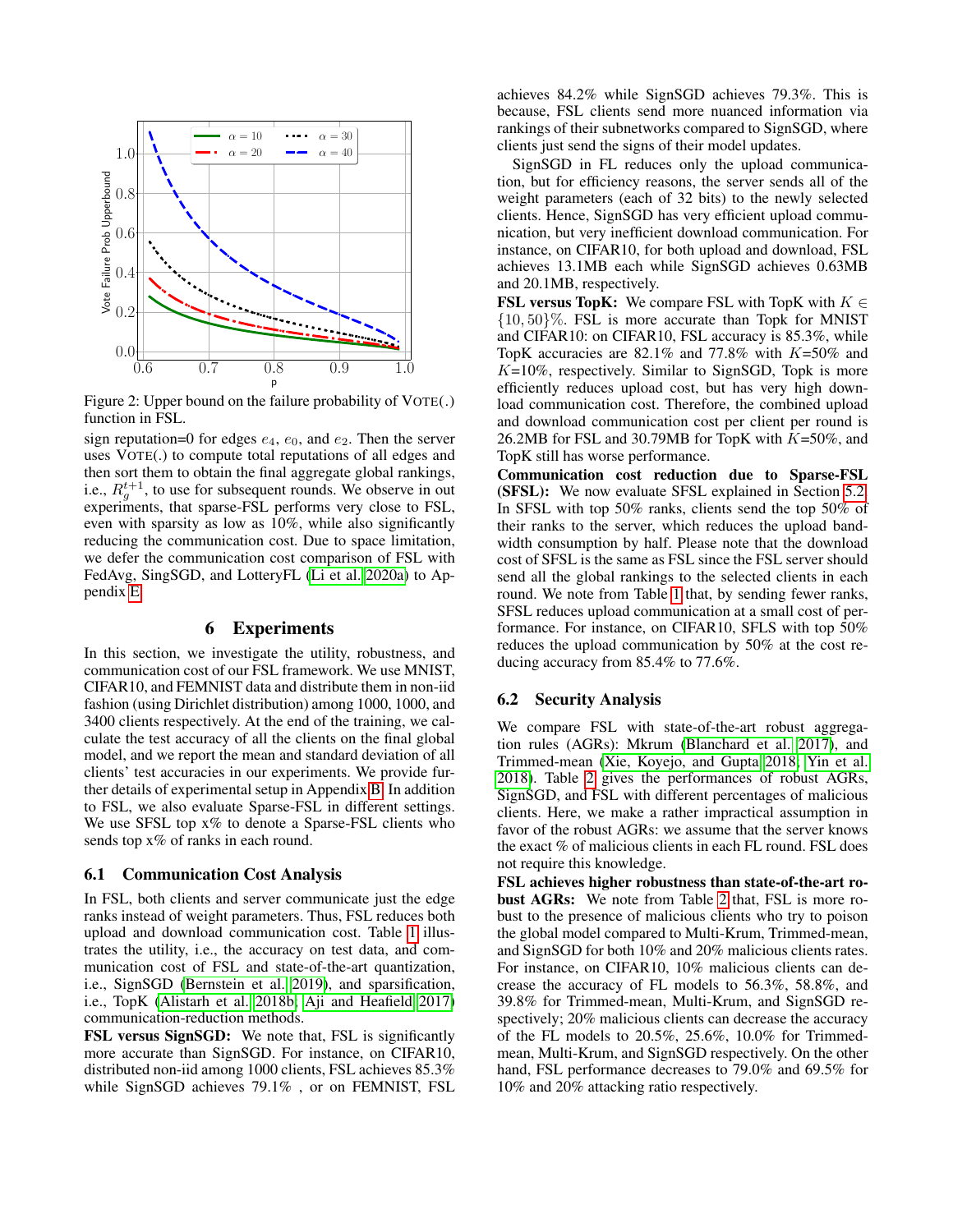<span id="page-6-1"></span>Table 1: Comparing the utility (test accuracy) and communication cost of FedAvg, FSL (in bold), SignSGD and, TopK and Sparse-FSL (SFSL) with different percentages of sparsity (in bold).

| Dataset                           | Algorithm    | Accuracy (STD) | Upload (MB) | Download (MB) |  |
|-----------------------------------|--------------|----------------|-------------|---------------|--|
|                                   | FedAvg       | 98.8(3.1)      | 6.20        | 6.20          |  |
| MNIST + LeNet<br>1000 clients     | <b>FSL</b>   | 98.8 (3.2)     | 4.05        | 4.05          |  |
|                                   | SFSL Top 50% | 98.2 (3.8)     | 2.03        | 4.05          |  |
|                                   | SFSL Top 10% | 89.5 (9.2)     | 0.40        | 4.05          |  |
|                                   | SignSGD      | 97.2(4.6)      | 0.19        | 6.20          |  |
|                                   | ТорК 50%     | 98.8 (3.2)     | 3.29        | 6.20          |  |
|                                   | ТорК 10%     | 98.7 (3.2)     | 0.81        | 6.20          |  |
| $CIFAR10 + Conv8$<br>1000 clients | FedAvg       | 85.4 (11.2)    | 20.1        | 20.1          |  |
|                                   | FSL          | 85.3(11.3)     | 13.1        | 13.1          |  |
|                                   | SFSL Top 50% | 77.6(13.0)     | 6.5         | 13.1          |  |
|                                   | SFSL Top 10% | 27.5(14.4)     | 1.3         | 13.1          |  |
|                                   | SignSGD      | 79.1 (13.6)    | 0.63        | 20.1          |  |
|                                   | ТорК 50%     | 82.1 (11.8)    | 10.69       | 20.1          |  |
|                                   | ТорК 10%     | 77.8 (13.0)    | 2.64        | 20.1          |  |
|                                   | FedAvg       | 85.8 (10.2)    | 6.23        | 6.23          |  |
| FEMNIST + LeNet<br>3400 clients   | <b>FSL</b>   | 84.2 (10.7)    | 4.06        | 4.06          |  |
|                                   | SFSL Top 50% | 75.2(12.7)     | 2.03        | 4.06          |  |
|                                   | SFSL Top 10% | 59.2(15.0)     | 0.40        | 4.06          |  |
|                                   | SignSGD      | 79.3 (12.4)    | 0.19        | 6.23          |  |
|                                   | ТорК 50%     | 85.7 (9.9)     | 3.31        | 6.23          |  |
|                                   | TopK 10%     | 85.5 (10.0)    | 0.81        | 6.23          |  |

We make similar observations for MNIST and FEMNIST datasets: for FEMNIST, 10% (20%) malicious clients reduce accuracy of the global model from 85.8% to 72.7% (56.2%) for Trimmed-Mean, to 80.9% (23.7%) for Multi-krum, and 76.7% (55.1%) for SignSGD, while FSL accuracy decreases to 83.0% (65.8%). We omit evaluating TopK, because even a single malicious client [\(Blanchard et al. 2017\)](#page-7-1) can jeopardize its accuracy.

### 6.3 Miscellaneous Discussions

Due to space limitations, we defer a detailed discussion of ablation studies of FSL to Appendix [C](#page-11-2) and below give their important takeaways.

Initialization matters in FSL: In FSL, the weight parameters are randomly initialized at the start and remain fixed throughout the training. An appropriate initialization is instrumental to the success of FSL, since the clients are trying to find the most important weight parameters. We study efficacy of three initializing strategies that use three different distributions: Glorot Normal, Kaiming Normal, and Singed Kaiming Constant. Table [4](#page-11-3) shows the results. We observe from Table [4](#page-11-3) that, Singed Kaiming Constant initialization achieves the best results that are closest to FedAvg.

Varying the sparsity of edge-popup algorithm in FSL: Figure [3](#page-12-1) illustrates how the performance of FSL varies with the sizes of local subnetworks that the clients share with the server. In other words, when we vary the sparsity  $k\%$ of edge popup algorithm during local subnetwork search  $k \in [10, 20, 30, 40, 50, 60, 70, 80, 90]\%$ . Interestingly we note that, FSL performs the worst when clients use all  $(k=100\%)$  or none  $(k=0\%)$  of the edges. This is because, it is difficult to find a subnetwork with small number of edges. While using all of the edge essentially results in using a random neural network. As we can see FSL with  $k \in [40, 70]\%$ , gives the best performances for all the three datasets. Hence, we set  $k=50\%$  by default in our experiments.

# 7 Conclusions

We designed a novel collaborative learning algorithm, called *Federated Supermask Learning* (FSL), to address the issues of robustness to poisoning and communication efficiency in existing FL algorithms. We argue that a core reason for the susceptibility of existing FL algorithms to poisoning is the use of arbitrary values in their model updates. Hence, in FSL, we use ranks of edges of a randomly initialized neural network contributed by collaborating clients to find a global ranking and then use a subnetwork based only on the top edges. Use of rankings in a fixed range restricts the space available to poisoning adversaries to craft malicious updates, and also allows FSL to use sophisticated communication reduction methods. We show, both theoretically and empirically, that ranking based collaborative learning can effectively mitigate the robustness issue as well as reduce the communication costs involved.

### Acknowledgements

This work was supported in part by the NSF CAREER grant 1553301 and the NSF grant 1953786

# **References**

<span id="page-6-0"></span>Aji, A. F.; and Heafield, K. 2017. Sparse Communication for Distributed Gradient Descent. In *Proceedings of*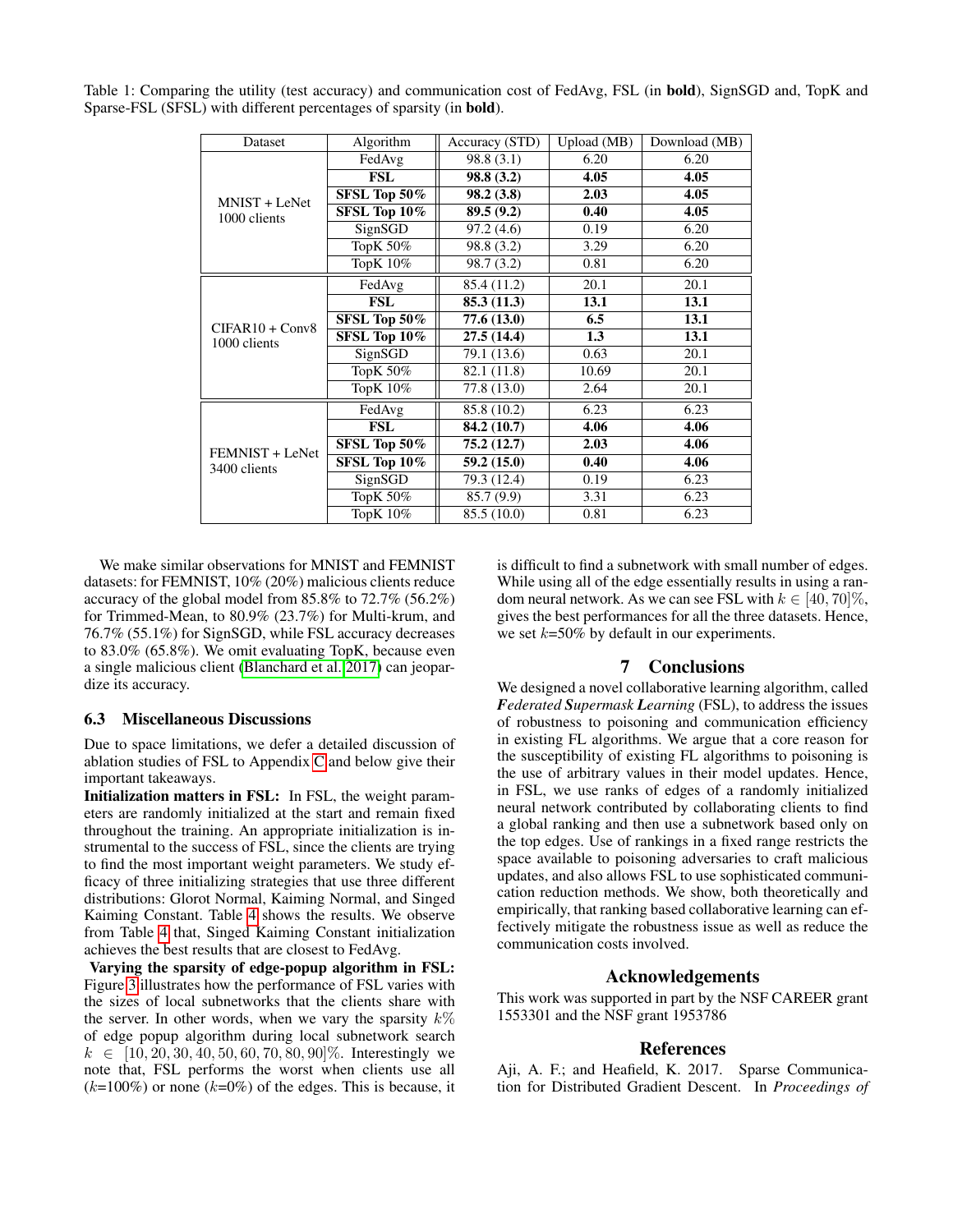| Dataset           | <b>AGR</b>   | No malicious | 10% malicious | 20% malicious |  |
|-------------------|--------------|--------------|---------------|---------------|--|
|                   | FedAvg       | 98.8 (3.2)   | 10.0(10.0)    | 10.0(10.0)    |  |
|                   | Trimmed-mean | 98.8 (3.2)   | 95.1(7.7)     | 87.6 (9.5)    |  |
| MNIST + LeNet     | Multi-krum   | 98.8 (3.2)   | 98.6(3.3)     | 97.9(4.1)     |  |
| 1000 clients      | SignSGD      | 97.2(4.6)    | 96.6(5.0)     | 96.2(5.6)     |  |
|                   | FSL          | 98.8(3.1)    | 98.8(3.1)     | 98.7(3.3)     |  |
|                   | SFSL Top 50% | 98.2 (3.8)   | 97.04 (4.4)   | 95.1(7.8)     |  |
| $CIFAR10 + Conv8$ | FedAvg       | 85.4 (11.2)  | 10.0(10.1)    | 10.0(10.1)    |  |
|                   | Trimmed-mean | 84.9 (11.0)  | 56.3 (16.0)   | 20.5(13.2)    |  |
|                   | Multi-krum   | 84.7 (11.3)  | 58.8 (15.8)   | 25.6(14.4)    |  |
| 1000 clients      | SignSGD      | 79.1 (12.8)  | 39.7 (15.9)   | 10.0(10.1)    |  |
|                   | <b>FSL</b>   | 85.3(11.3)   | 79.0 (12.4)   | 69.5(14.8)    |  |
|                   | SFSL Top 50% | 77.6 (13.0)  | 41.7(15.4)    | 39.7(15.2)    |  |
|                   | FedAvg       | 85.8 (10.2)  | 6.3(5.8)      | 6.3(5.8)      |  |
| FEMNIST + LeNet   | Trimmed-mean | 85.2 (11.0)  | 72.7 (15.7)   | 56.2(20.3)    |  |
|                   | Multi-krum   | 85.2 (10.9)  | 80.9 (12.2)   | 23.7(12.8)    |  |
| 3400 clients      | SignSGD      | 79.3 (12.4)  | 76.7 (13.2)   | 55.1 (14.9)   |  |
|                   | <b>FSL</b>   | 84.2 (10.7)  | 83.0 (10.9)   | 65.8(17.8)    |  |
|                   | SFSL Top 50% | 75.2 (12.7)  | 70.5 (14.4)   | 60.39(14.8)   |  |

<span id="page-7-14"></span>Table 2: Comparing the robustness of various FL algorithms: FSL and SFSL (in bold) outperform state-of-the-art robust AGRs and SignSGD against strongest of untargeted poisoning attacks.

*the 2017 Conference on Empirical Methods in Natural Language Processing, EMNLP*.

<span id="page-7-3"></span>Alistarh, D.; Hoefler, T.; Johansson, M.; Konstantinov, N.; Khirirat, S.; and Renggli, C. 2018a. The Convergence of Sparsified Gradient Methods. In *Advances in Neural Information Processing Systems 31: NeurIPS*.

<span id="page-7-13"></span>Alistarh, D.; Hoefler, T.; Johansson, M.; Konstantinov, N.; Khirirat, S.; and Renggli, C. 2018b. The convergence of sparsified gradient methods. In *Advances in Neural Information Processing Systems*, 5973–5983.

<span id="page-7-11"></span>Bengio, Y.; Léonard, N.; and Courville, A. 2013. Estimating or propagating gradients through stochastic neurons for conditional computation. *arXiv preprint arXiv:1308.3432*.

<span id="page-7-2"></span>Bernstein, J.; Zhao, J.; Azizzadenesheli, K.; and Anandkumar, A. 2019. signSGD with Majority Vote is Communication Efficient and Fault Tolerant. In *7th International Conference on Learning Representations, ICLR*.

<span id="page-7-8"></span>Bhagoji, A. N.; Chakraborty, S.; Mittal, P.; and Calo, S. 2019. Analyzing Federated Learning through an Adversarial Lens. In *International Conference on Machine Learning*, 634–643.

<span id="page-7-1"></span>Blanchard, P.; Guerraoui, R.; Stainer, J.; et al. 2017. Machine learning with adversaries: Byzantine tolerant gradient descent. In *Advances in Neural Information Processing Systems*, 119–129.

<span id="page-7-16"></span>Caldas, S.; Wu, P.; Li, T.; Konečný, J.; McMahan, H. B.; Smith, V.; and Talwalkar, A. 2018. LEAF: A Benchmark for Federated Settings. *CoRR*, abs/1812.01097.

<span id="page-7-15"></span>Cantelli, F. P. 1929. Sui confini della probabilita. In *Atti del Congresso Internazionale dei Matematici: Bologna del 3 al 10 de settembre di 1928*, 47–60.

<span id="page-7-7"></span>Chang, H.; Shejwalkar, V.; Shokri, R.; and Houmansadr, A. 2019. Cronus: Robust and Heterogeneous Collaborative Learning with Black-Box Knowledge Transfer. arXiv:1912.11279.

<span id="page-7-17"></span>Cohen, G.; Afshar, S.; Tapson, J.; and van Schaik, A. 2017. EMNIST: Extending MNIST to handwritten letters. In *2017 International Joint Conference on Neural Networks, IJCNN*. Dauphin, Y. N.; and Bengio, Y. 2013. Big neural networks waste capacity. *arXiv preprint arXiv:1301.3583*.

<span id="page-7-5"></span><span id="page-7-4"></span>Denil, M.; Shakibi, B.; Dinh, L.; Ranzato, M.; and de Freitas, N. 2013. Predicting parameters in deep learning. In *Proceedings of the 26th International Conference on Neural Information Processing Systems-Volume 2*, 2148–2156.

<span id="page-7-9"></span>Fang, M.; Cao, X.; Jia, J.; and Gong, N. Z. 2020. Local Model Poisoning Attacks to Byzantine-Robust Federated Learning. In Capkun, S.; and Roesner, F., eds., *29th USENIX Security Symposium, USENIX Security*.

<span id="page-7-6"></span>Frankle, J.; and Carbin, M. 2019. The lottery ticket hypothesis: Finding sparse, trainable neural networks. *ICLR*.

<span id="page-7-18"></span>Glorot, X.; and Bengio, Y. 2010. Understanding the difficulty of training deep feedforward neural networks. In *Proceedings of the Thirteenth International Conference on Artificial Intelligence and Statistics, AISTATS*.

<span id="page-7-12"></span>He, K.; Zhang, X.; Ren, S.; and Sun, J. 2015. Delving deep into rectifiers: Surpassing human-level performance on imagenet classification. In *Proceedings of the IEEE international conference on computer vision*, 1026–1034.

<span id="page-7-0"></span>Kairouz, P.; McMahan, H. B.; Avent, B.; Bellet, A.; Bennis, M.; Bhagoji, A. N.; Bonawitz, K.; Charles, Z.; Cormode, G.; Cummings, R.; et al. 2019. Advances and open problems in federated learning. *arXiv preprint arXiv:1912.04977*.

<span id="page-7-10"></span>Konečný, J.; McMahan, H. B.; Yu, F. X.; Richtárik, P.; Suresh, A. T.; and Bacon, D. 2016. Federated learning: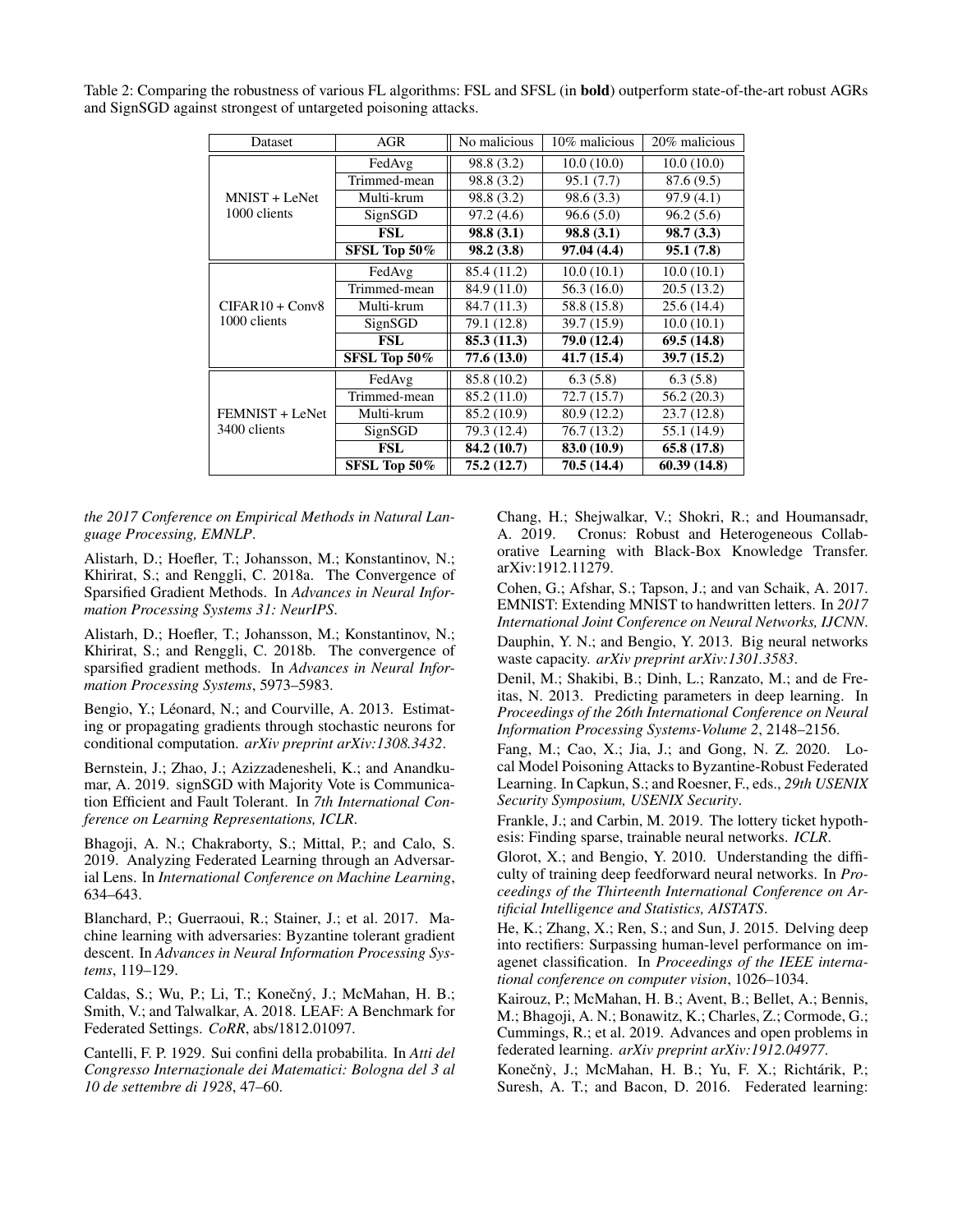Strategies for improving communication efficiency. *arXiv preprint arXiv:1610.05492*.

<span id="page-8-14"></span>Krizhevsky, A.; and Hinton, G. 2009. Learning multiple layers of features from tiny images.

<span id="page-8-13"></span>Li, A.; Sun, J.; Wang, B.; Duan, L.; Li, S.; Chen, Y.; and Li, H. 2020a. LotteryFL: Personalized and Communication-Efficient Federated Learning with Lottery Ticket Hypothesis on Non-IID Datasets. *CoRR*.

<span id="page-8-0"></span>Li, T.; Sahu, A. K.; Talwalkar, A.; and Smith, V. 2020b. Federated learning: Challenges, methods, and future directions. *IEEE Signal Processing Magazine*, 37(3): 50–60.

<span id="page-8-16"></span>Ludwig, H.; Baracaldo, N.; Thomas, G.; and Zhou, Y. 2020. IBM Federated Learning: an Enterprise Framework White Paper V0.1. *CoRR*, abs/2007.10987.

<span id="page-8-3"></span>McMahan, H. B.; Moore, E.; Ramage, D.; Hampson, S.; and Arcas, B. A. y. 2017. Communication-efficient learning of deep networks from decentralized data. *Proceedings of the 20 th International Conference on Artificial Intelligence and Statistics*.

<span id="page-8-6"></span>Mhamdi, E. M. E.; Guerraoui, R.; and Rouault, S. 2018. The Hidden Vulnerability of Distributed Learning in Byzantium. In *Proceedings of the 35th International Conference on Machine Learning, ICML*.

<span id="page-8-15"></span>Minka, T. 2000. Estimating a Dirichlet distribution.

<span id="page-8-17"></span>Paulik, M.; Seigel, M.; and and, H. M. 2021. Federated Evaluation and Tuning for On-Device Personalization: System Design & Applications. *CoRR*, abs/2102.08503.

<span id="page-8-2"></span>Ramanujan, V.; Wortsman, M.; Kembhavi, A.; Farhadi, A.; and Rastegari, M. 2020. What's Hidden in a Randomly Weighted Neural Network? In *Proceedings of the IEEE/CVF Conference on Computer Vision and Pattern Recognition*, 11893–11902.

<span id="page-8-8"></span>Shejwalkar, V.; and Houmansadr, A. 2021. Manipulating the Byzantine: Optimizing Model Poisoning Attacks and Defenses for Federated Learning. In *Proceedings of the 28th Network and Distributed System Security Symposium, (NDSS)*.

<span id="page-8-9"></span>Shejwalkar, V.; Houmansadr, A.; Kairouz, P.; and Ramage, D. 2021. Back to the Drawing Board: A Critical Evaluation of Poisoning Attacks on Federated Learning. *arXiv preprint arXiv:2108.10241*.

<span id="page-8-7"></span>Wang, H.; Sreenivasan, K.; Rajput, S.; Vishwakarma, H.; Agarwal, S.; Sohn, J.-y.; Lee, K.; and Papailiopoulos, D. 2020. Attack of the tails: Yes, you really can backdoor federated learning. *arXiv preprint arXiv:2007.05084*.

<span id="page-8-18"></span>Wortsman, M.; Ramanujan, V.; Liu, R.; Kembhavi, A.; Rastegari, M.; Yosinski, J.; and Farhadi, A. 2020. Supermasks in Superposition. In *Advances in Neural Information Processing Systems 33: NeurIPS*.

<span id="page-8-4"></span>Xie, C.; Koyejo, O.; and Gupta, I. 2018. Generalized byzantine-tolerant sgd. *arXiv preprint arXiv:1802.10116*.

<span id="page-8-5"></span>Yin, D.; Chen, Y.; Ramchandran, K.; and Bartlett, P. L. 2018. Byzantine-Robust Distributed Learning: Towards Optimal Statistical Rates. In Dy, J. G.; and Krause, A., eds., *Proceedings of the 35th International Conference on Machine Learning, ICML*.

<span id="page-8-1"></span>Zhou, H.; Lan, J.; Liu, R.; and Yosinski, J. 2019. Deconstructing Lottery Tickets: Zeros, Signs, and the Supermask. In *Advances in Neural Information Processing Systems 32: NeurIPS*.

# A Missing Details of Robustness of FSL

### <span id="page-8-11"></span>A.1 FSL Worst Case Poisoning Attack Algorithm

Algorithm [3](#page-8-10) shows the rankings poisoning attack explained in Section [5.](#page-3-0)

<span id="page-8-10"></span>Algorithm 3: FSL Poisoning

|     | 1: <b>Input:</b> number of malicious clients $M$ , number of ma-                 |
|-----|----------------------------------------------------------------------------------|
|     | licious local epochs E', seed SEED, global ranking $R_a^t$ ,                     |
|     | learning rate $\eta$ , subnetwork size $k\%$                                     |
|     | 2: function<br>CRAFTMALICIOUSUP-                                                 |
|     | DATE(M, SEED, $R_q^t$ , E', $\eta$ , k):                                         |
| 3:  | for $mu \in [M]$ do $\Rightarrow$ For all the malicious clients                  |
| 4:  | <b>Malicious Client Executes:</b>                                                |
| 5:  | $\overline{\theta^s, \theta^w}$ Initialize scores and weights using              |
|     | <b>SEED</b>                                                                      |
| 6:  | $\theta^s[R^t_a] \leftarrow \text{SORT}(\theta^s)$                               |
| 7:  | $S \leftarrow$ Edge-PopUp(E', $D_u^{tr}, \theta^w, \theta^s, k, \eta$ )          |
| 8:  | $R_{mu}^t \leftarrow \text{ARGSORT}(S)$ $\triangleright$ Ranking of the          |
|     | malicious client                                                                 |
| 9:  | end for                                                                          |
|     | 10: Aggregation:                                                                 |
| 11: | $R_m^t \leftarrow \text{VOTE}(R_{mu\in[M]}^t)$<br>$\triangleright$ Majority vote |
|     | aggregation                                                                      |
| 12: | <b>return</b> REVERSE $(R_m^t)$<br>$\triangleright$ reverse the ranking          |
|     | 13: end function                                                                 |

### <span id="page-8-12"></span>A.2 Theoretical analysis of robustness of FSL

In this section, we detail the proof of robustness of FSL. In other words, we prove an upper bound on the failure probability of robustness of FSL, i.e., the probability that a good edge will be removed from the final subnetwork when malicious clients mount the worst case attack. Inspired from SignSGD [\(Bernstein et al. 2019\)](#page-7-2), for this proof, We assume a simpler VOTE(.) function where if more than half of the clients add an edge  $e_i$  to their subnetworks, then the FSL server adds it to the final global subnetwork. We also assume that the malicious clients cannot collude in our proof.

Assume that edge  $e_i$  is a good edge, i.e., having  $e_i$  in the final subnetwork improves the performance of the final subnetwork. Let Z be the random variable that represents the number of clients who vote for the edge  $e_i$  to be in the final subnetwork, i.e., the number of clients whose local subnetwork of size  $k\%$  of the entire supernetwork (Algorithm [2](#page-2-1) line 11) contains  $e_i$ . Therefore,  $Z \in [0, n]$  where n is the number of clients being processed in a given FSL round.

Let G and B be the random variable that represent the number of benign and malicious clients that vote for edge  $e_i$ , respectively; the malicious clients inadvertently exclude the good edge  $e_i$  in their local subnetwork based on their benign training data.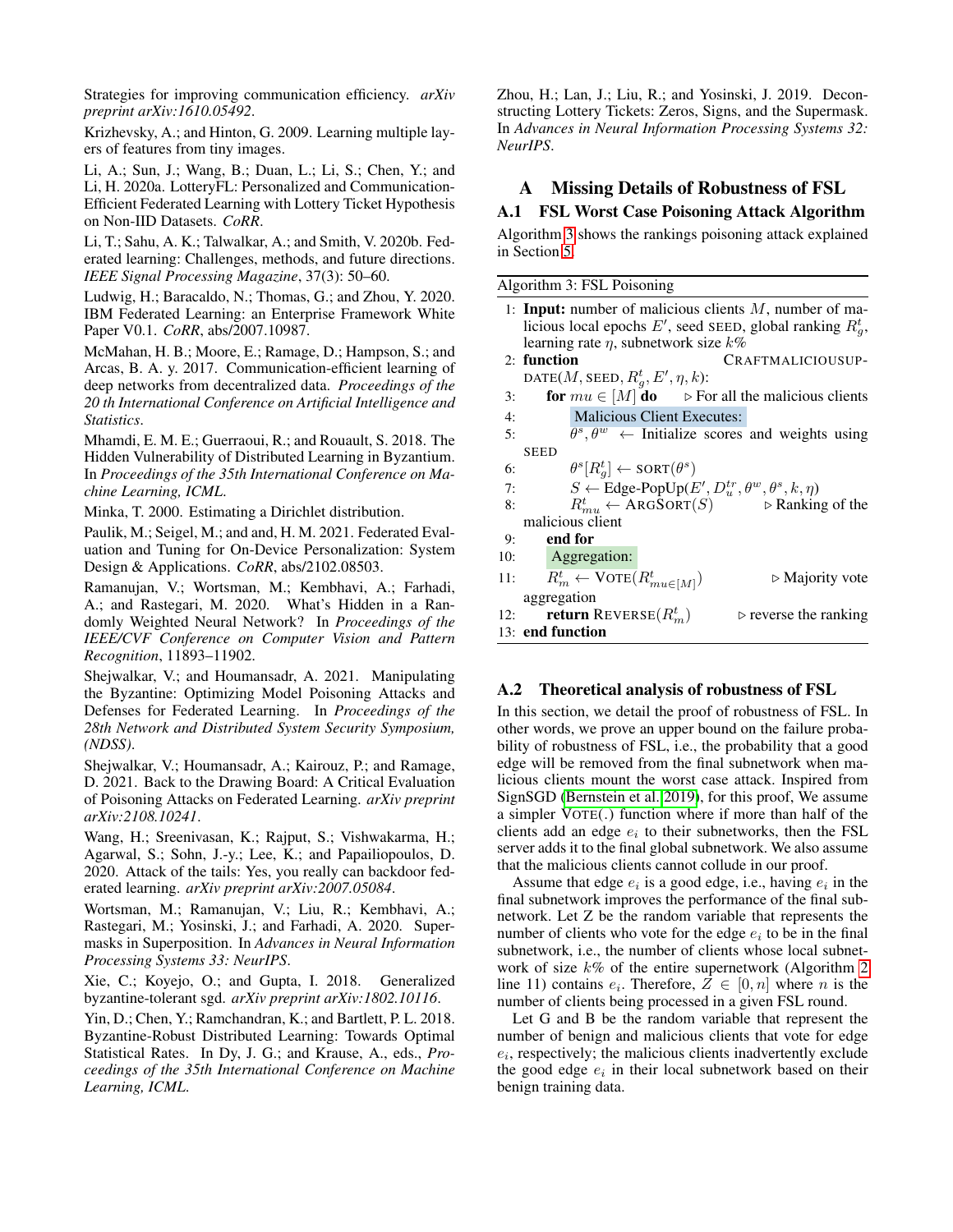There are total of  $\alpha n$  malicious clients, where  $\alpha$  is the fraction of malicious clients that B of them decides that  $e_i$  is a bad edge and should not be removed. Each of the malicious clients computes the subnetwork on its own benign training data, so B of them do not conclude that  $e_i$  is a good edge. Hence,  $Z = G + B$ . We can say that G and B have binomial distribution , i.e.,  $G \sim \text{binomial}([1-\alpha)n, p]$  and  $B \sim$ binomial([ $\alpha n$ , 1 – p] where p is the probability that a benign client has this edge in their local subnetwork and  $\alpha$  is the fraction of malicious clients. Note that the probability that our voting in simplified FSL fails is  $P[\text{failure}] = P[Z \leq$  $\frac{n}{2}$ , i.e., when more than half of the clients vote against  $e_i$ , i.e., they do not include  $e_i$  in their local subnetworks. We can find the mean and variance of Z as follows:

$$
E[Z] = (1 - \alpha)np + \alpha n(1 - p) \tag{1}
$$

$$
Var[Z] = (1 - \alpha)np(1 - p) + \alpha np(1 - p) = np(1 - p)
$$
 (2)

[\(Cantelli 1929\)](#page-7-15) provides an inequality where for a random variable X with mean  $\mu$  and variance  $\sigma^2$  we have  $P[\mu -]$  $X >= \lambda] \le \frac{1}{1 + \frac{\lambda^2}{\sigma^2}}$ . Using this inequality, we can write:

$$
P[Z \leq \frac{n}{2}] = P[E[Z] - Z \geq E[Z] - n/2] \tag{3}
$$

$$
\leq \frac{1}{1 + \frac{(E[z] - n/2)^2}{var[Z]}}
$$

because  $1 + x^2 > = 2x$ , we have:

$$
P[Z \leq \frac{n}{2}] \leq 1/2 \sqrt{\frac{Var[Z]}{(E[Z] - n/2)^2}}
$$
(4)  
=  $1/2 \sqrt{\frac{np(1-p)}{(np - \alpha np + \alpha n - \alpha np - n/2)^2}}$   
=  $1/2 \sqrt{\frac{np(1-p)}{(n(p + \alpha(1 - 2p) - 1/2))^2}}$ 

What this means is that the probability that the simplified VOTE(.) fails is upper bounded as in [\(4\)](#page-9-1). We show the effect of the different values of  $\alpha$  and p in Figure [2.](#page-5-0) We can see from Figure [2,](#page-5-0) if the benign clients can train better supermasks (better chance that a good edge ended in their subnetwork), the probability that the attackers succeed is lower (more robustness). VOTE(.) in FSL (Section [4.3\)](#page-3-1) is more sophisticated and puts more constraints on the malicious clients, hence the about upper bound also applies to FSL.

# <span id="page-9-0"></span>B Missing Details of Experimental Setup B.1 Datasets and model architectures

MNIST is a 10-class class-balanced classification task with 70,000 gray-scale images, each of size  $28 \times 28$ . We experiment with LeNet architecture given in Table [3.](#page-10-0) For local training in each FSL/FL round, each client uses 2 epochs. For training weights (experiments with FedAvg, SignSGD, TopK), we use SGD optimizer with learning rate of 0.01, momentum of 0.9, weight decay of 1e-4, and batch size 8. For training supermasks (experiments with FSL), we use SGD with learning rate of 0.4, momentum 0.9, weight decay 1e-4, and batch size 8.

CIFAR10 [\(Krizhevsky and Hinton 2009\)](#page-8-14) is a 10-class classification task with 60,000 RGB images (50,000 for training and 10,000 for testing), each of size  $32 \times 32$ . We experiment with a VGG-like architecture given in Table [3,](#page-10-0) which is identical to what [\(Ramanujan et al. 2020\)](#page-8-2) used. For local training in each FSL/FL round, each client uses 5 epochs. For training weights (experiments with FedAvg, SignSGD, TopK), we use SGD with learning rate of 0.1, momentum of 0.9, weight decay of 1e-4, and batch size of 8. For training supermasks (experiments with FSL), we optimize SGD with learning rate of 0.4, momentum of 0.9, weight decay of 1e-4, and batch size of 8.

FEMNIST [\(Caldas et al. 2018;](#page-7-16) [Cohen et al. 2017\)](#page-7-17) is a character recognition classification task with 3,400 clients, 62 classes (52 for upper and lower case letters and 10 for digits), and 671,585 gray-scale images. Each client has data of her own handwritten digits or letters. We use LeNet architecture given in Table [3.](#page-10-0) For local training in each FSL/FL round, each client uses 2 epochs. For training weights (experiments with FedAvg, SignSGD, TopK), we use SGD with learning rate of 0.15, momentum of 0.9, weight decay of 1e-4, and batch size of 10. For training supermasks (experiments with FSL), we optimize SGD with learning rate of 0.2, momentum of 0.9, weight decay of 1e-4, and batch size of 10.

#### B.2 Non-iid Data Distribution

<span id="page-9-1"></span>Considering the heterogeneous data in the real-word crossdevice FL, we distribute MNIST and CIFAR10 among 1,000 clients in a non-iid fashion using Dirichlet distribu-tion [\(Minka 2000\)](#page-8-15) with parameter  $\alpha = 1$ . Note that increasing  $\alpha$  results in more iid datasets. Next, we split datasets of each client into training (80%) and test (20%). At the end of the FL rounds, we calculate the test accuracy of each client for its test data, and we report the average of test accuracies of all the clients. We run all the experiments for 2000 global rounds of FSL and FL and select 25 clients in each round.

#### B.3 Baseline FL Algorithms

Federated averaging In non-adversarial FL settings, i.e., without any malicious clients, the dimension-wise Average (FedAvg) (Konečnỳ et al. [2016;](#page-7-10) [McMahan et al. 2017\)](#page-8-3) is an effective AGR. In fact, due to its efficiency, Average is the only AGR implemented by FL applications in practice [\(Lud](#page-8-16)[wig et al. 2020;](#page-8-16) [Paulik, Seigel, and and 2021\)](#page-8-17).

SignSGD is a quantization method used in distributed learning to compress each dimension of updates into 1 bit instead of 32 or 64 bits. To achieve this, in SignSGD [\(Bernstein et al.](#page-7-2) [2019\)](#page-7-2) the clients only send the sign of the gradient updates to the server, and the server runs a majority vote on them. SignSGD is designed for distributed learning where all the clients participate in each round, so all the clients are aware of the most updated weight parameters of the global model. However, using SignSGD in FL just provides benefit in upload bandwidth, but to achieve good overall performance of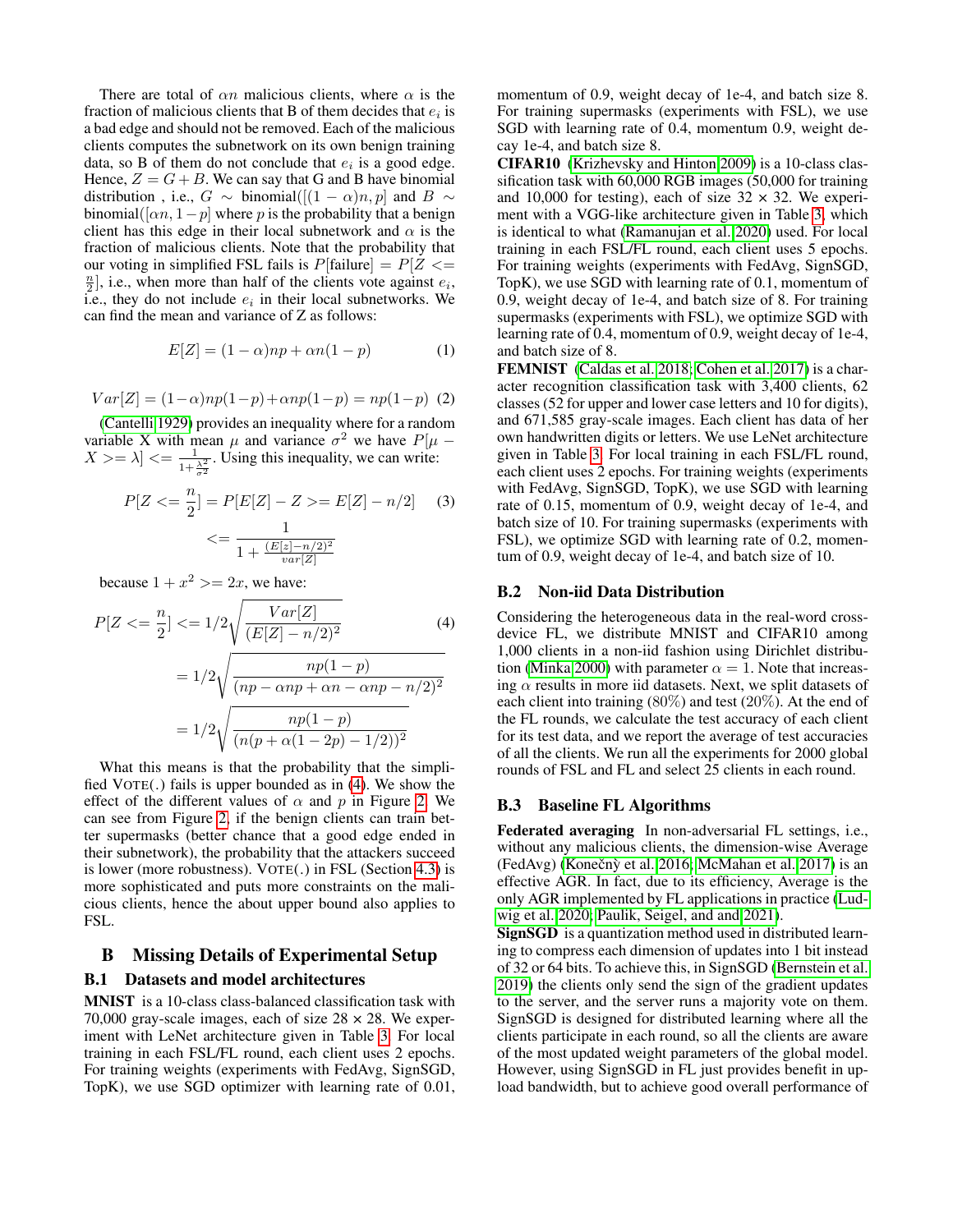| Architecture                            | Laver Name                 | Number of parameters |  |
|-----------------------------------------|----------------------------|----------------------|--|
|                                         | $Convolution(32) + Relu$   | 288                  |  |
| LeNet + MNIST<br>(Wortsman et al. 2020) | Convolution $(64)$ + Relu  | 18432                |  |
|                                         | MaxPool(2x2)               |                      |  |
|                                         | $FC(128) + Relu$           | 1605632              |  |
|                                         | FC(10)                     | 1280                 |  |
|                                         | $Convolution(64) + Relu$   | 1728                 |  |
|                                         | Convolution $(64)$ + Relu  | 36864                |  |
|                                         | MaxPool(2x2)               |                      |  |
|                                         | Convolution(128) + Relu    | 73728                |  |
|                                         | $Convolution(128) + Relu$  | 147456               |  |
|                                         | MaxPool(2x2)               |                      |  |
| $Conv8 + CIFAR10$                       | $Convolution(256) + Relu$  | 294912               |  |
| (Ramanujan et al. 2020)                 | Convolution $(256)$ + Relu | 589824               |  |
|                                         | MaxPool(2x2)               |                      |  |
|                                         | Convolution $(512)$ + Relu | 1179648              |  |
|                                         | $Convolution(512) + Relu$  | 2359296              |  |
|                                         | MaxPool(2x2)               |                      |  |
|                                         | $FC(256) + Relu$           | 524288               |  |
|                                         | $FC(256) + Relu$           | 65536                |  |
|                                         | FC(10)                     | 2560                 |  |
|                                         | Convolution $(32)$ + Relu  | 288                  |  |
| LeNet + FEMNIST                         | Convolution $(64)$ + Relu  | 18432                |  |
| (Wortsman et al. 2020)                  | MaxPool(2x2)               |                      |  |
|                                         | $FC(128) + Relu$           | 1605632              |  |
|                                         | FC(62)                     | 7936                 |  |

<span id="page-10-0"></span>Table 3: Model architectures. We use identical architecture to those [\(Ramanujan et al. 2020;](#page-8-2) [Wortsman et al. 2020\)](#page-8-18) used.

the global model, the server should send all the weight parameters (each of 32 bits) to the newly selected clients in each round. This makes SignSGD very efficient in upload cost, but it is as inefficient as FedAvg in download.

TopK is a Sparsification method used in distributed learning that transmits only a few elements in each model update to the server. In TopK [\(Aji and Heafield 2017;](#page-6-0) [Alistarh et al.](#page-7-3) [2018a\)](#page-7-3), the clients first sort the absolute values of their local gradient updates, and send the Top K% largest gradients update dimensions to the server for aggregation. TopK suffers from the same problem as SignSGD: for performance reasons, the server should send the entire updated model weights to the new selected clients.

### B.4 Model Poisoning Attack for Robustness Evalutions

To evaluate robustness of various FL algorithms, we use state-of-the-art model poisoning attack proposed by [\(She](#page-8-8)[jwalkar and Houmansadr 2021\)](#page-8-8) in our robustness experiments. The attack proposes a general FL poisoning framework and then tailors it to specific FL settings. It first computes an average  $\nabla^b$  of the available benign updates and perturbs it in a *dynamic, data-dependent malicious direction*  $\omega$  to compute the final poisoned update  $\nabla' = \nabla^b + \gamma \omega$ . DYN-OPT finds the largest  $\gamma$  that successfully circumvents the target AGR. DYN-OPT is much stronger, because unlike STAT-OPT, it finds the largest  $\gamma$  and uses a dataset tailored ω.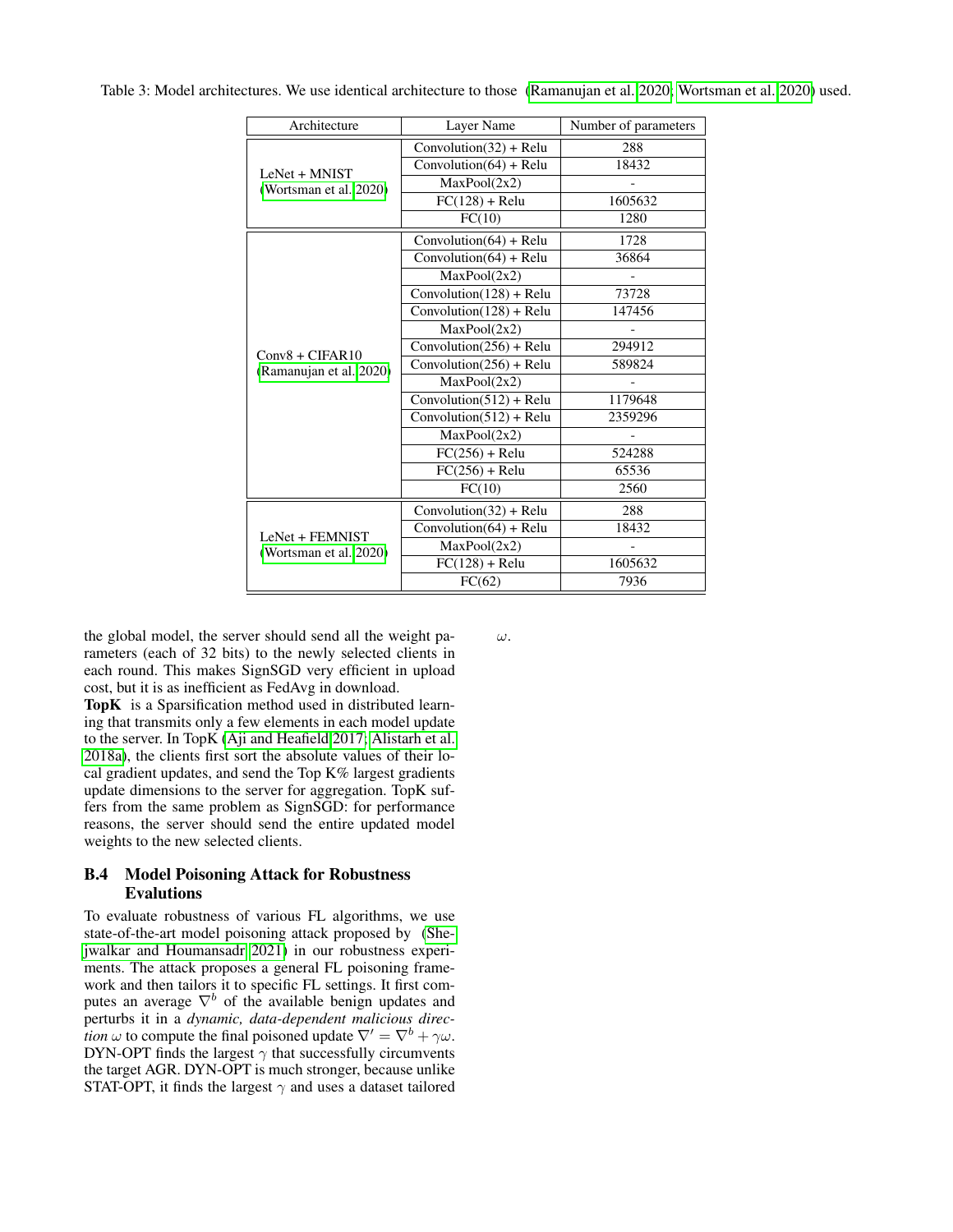# C Missing Experiments

### <span id="page-11-2"></span><span id="page-11-1"></span>C.1 FSL: Initialization Matters

<span id="page-11-3"></span>Table 4: Comparing the performance of FSL with different random weight initialization algorithms with the performance of vanilla FedAvg for cross-device setting. Using Singed Kaiming Constant as weight initialization gives the best performance for all the datasets.

| Dataset                               | Metric          | Algorithm |                            |                 |       |
|---------------------------------------|-----------------|-----------|----------------------------|-----------------|-------|
|                                       |                 | FedAvg    | <b>FSL</b>                 |                 |       |
|                                       | $W_{init} \sim$ |           | $\overline{\mathcal{X}}_N$ | $\mathcal{N}_K$ | $U_K$ |
| <b>MNIST</b><br>LeNet<br>$N = 1000$   | Mean            | 98.8      | 96.6                       | 98.7            | 98.8  |
|                                       | <b>STD</b>      | 3.1       | 5.2                        | 3.2             | 3.1   |
|                                       | Min             | 75.0      | 57.1                       | 75.0            | 75.0  |
|                                       | Max             | 100       | 100                        | 100             | 100   |
| CIFAR10<br>Conv<br>$N = 1000$         | Mean            | 85.4      | 63.6                       | 82.0            | 85.3  |
|                                       | <b>STD</b>      | 11.2      | 15.6                       | 11.9            | 11.3  |
|                                       | Min             | 33.3      |                            | 0               | 33.3  |
|                                       | Max             | 100       | 100                        | 100             | 100   |
| <b>FEMNIST</b><br>LeNet<br>$N = 3400$ | Mean            | 85.8      | 69.2                       | 82.9            | 84.2  |
|                                       | <b>STD</b>      | 10.2      | 14.2                       | 11.1            | 10.7  |
|                                       | Min             | 10.0      | 0                          | 14.3            | 7.1   |
|                                       | Max             | 100       | 100                        | 100             | 100   |

In FSL, the weight parameters are fixed throughout the FSL protocol and they are initialized randomly at the beginning of the protocol. It is very important to appropriately initialize the weights since the clients will find the subnetworks within these weights. We use three different distribution for initializing the weight parameters as follows:

Glorot Normal [\(Glorot and Bengio 2010\)](#page-7-18) where we denote by  $X_N$ . Previous work [\(Zhou et al. 2019\)](#page-8-1) used this initialization to demonstrate that subnetworks of randomly weighted neural networks can achieve impressive performance.

**Kaiming Normal** [\(He et al. 2015\)](#page-7-12) where we denote by  $\mathcal{N}_k$ defined as  $\mathcal{N}_K = \mathcal{N}\left(0,\sqrt{2/n_{\ell-1}}\right)$  where  $\mathcal N$  shows normal distribution.  $n_\ell$  shows the number of parameters in the  $\ell$ th layer.

Singed Kaiming Constant [\(Ramanujan et al. 2020\)](#page-8-2) where all the wights are a constant  $\sigma$  but they are assigned  $\{+, -\}$ randomly. This constant,  $\sigma$ , is the standard deviation of Kaiming Normal. We show this initialization with  $U_K$  as we

are sampling from  $\{-\sigma, +\sigma\}$  where  $\sigma = \left(\sqrt{\frac{2}{n_{\ell-1}}}\right)$ .

Table [4](#page-11-3) shows the results of running FSL for three datasets under the three aforementioned initialization algorithms. We compare FSL with FedAvg and report the mean, standard deviation, minimum, and maximum of the accuracies for the clients' local subnetwork (for FSL) and local models (for FedAvg) at the end of FSL/FedAvg training. As we can see under three different random initialization, using Signed Kaiming Normal  $(U_K)$  results in better performance. We note from Table [4](#page-11-3) that FSL with Signed Kaiming Normal  $(U_K)$  initialization achieves performance very close to the performance of FedAVg.

Note that, since the FSL clients update scores in each round, unlike initialization of weights, initialization of scores does not have significant impact on the final global subnetwork search. Therefore, we do not explore different randomized initialization algorithms for scores and simply use Kaiming Uniform initialization for scores.

[\(Ramanujan et al. 2020\)](#page-8-2) also considered these three initialization to find the best subnetwork in centralized machine learning setting. They also showed that using Singed Kaiming Normal gives the best supermasks. Our results align with their conclusions, hence we use Singed Kaiming Normal to initialize the weights and Kaiming Uniform to initialize the scores of global supernetwork.

### C.2 Performances of FSL with Varying Sizes of Subnetworks

In FSL, each client uses Edge-Pop Algorithm [\(Ramanujan](#page-8-2) [et al. 2020\)](#page-8-2) and their local data to find a local subnetwork within a randomly initialized global network, which we call  $supernetwork.$  Edge-Pop algorithm use parameter  $k$  which represents the % of all the edges in a supernetwork which will remain in the final subnetwork. For instance,  $k = 50\%$ denotes that each client finds a subnetwork within a supernetwork that has half the number of edges as in the supernetwork.

Figure [3](#page-12-1) illustrates how the performance of the global subnetwork in FSL varies with the size of subnetwork; note that, all of the clients collaborate to find the global subnetwork. We train nine FSL models with  $k \in$ {10, 20, 30, 40, 50, 60, 70, 80, 90}% and a FedAvg model (shown using a horizontal line); FedAvg model updates all the weights, hence it is a supermask with  $k = 100\%$ .

# <span id="page-11-0"></span>D Missing Details of Edge-Popup Algorithm

Suppose in a fully connected neural network, there are  $L$ layers and layer  $\ell \in [1, L]$  has  $n_{\ell}$  neurons, denoted by  $V^{\ell} = \{V_1^{\ell}, ..., V_{n_{\ell}}^{\ell}\}\.$  If  $I_v$  and  $Z_v$  denote the input and output for neuron  $v$  respectively, then the input of the node  $v$  is the weighted sum of all nodes in previous layer, i.e.,  $I_v = \sum_{u \in V^{\ell-1}} W_{uv} Z_u$ . Here,  $W_{uv}$  is the weight of the edge connecting  $u$  to  $v$ . Edge-popup algorithm tries to find  $\sum_{(u,v)\in E}W_{uv}Z_u.$ subnetwork E, so the input for neuron v would be:  $I_v$  =

**Updating scores.** Consider an edge  $E_{uv}$  that connects two neurons u and v,  $W_{uv}$  be the weight of  $E_{uv}$ , and  $s_{uv}$  be the score assigned to the edge  $E_{uv}$  by Edge-popup algorithm. Then the edge-popup algorithm removes edge  $E_{uv}$  from the supermask if its score  $s_{uv}$  is not high enough. Each iteration of supermask training updates the scores of all edges such that, if having an edge  $E_{uv}$  in subnetwork reduces loss (e.g., cross-entropy loss) over training data, the score  $s_{uv}$ increases.

The algorithm selects top k% edges (i.e., finds a subnetwork with sparsity of  $k\%$ ) with highest scores, so  $I_v$ reduces to  $I_v = \sum_{u \in V^{\ell-1}} W_{uv} Z_u h(s_{uv})$  where  $h(.)$  returns 1 if the edge exists in top-k% highest score edges and 0 otherwise. Because of existence of  $h(.)$ , which is